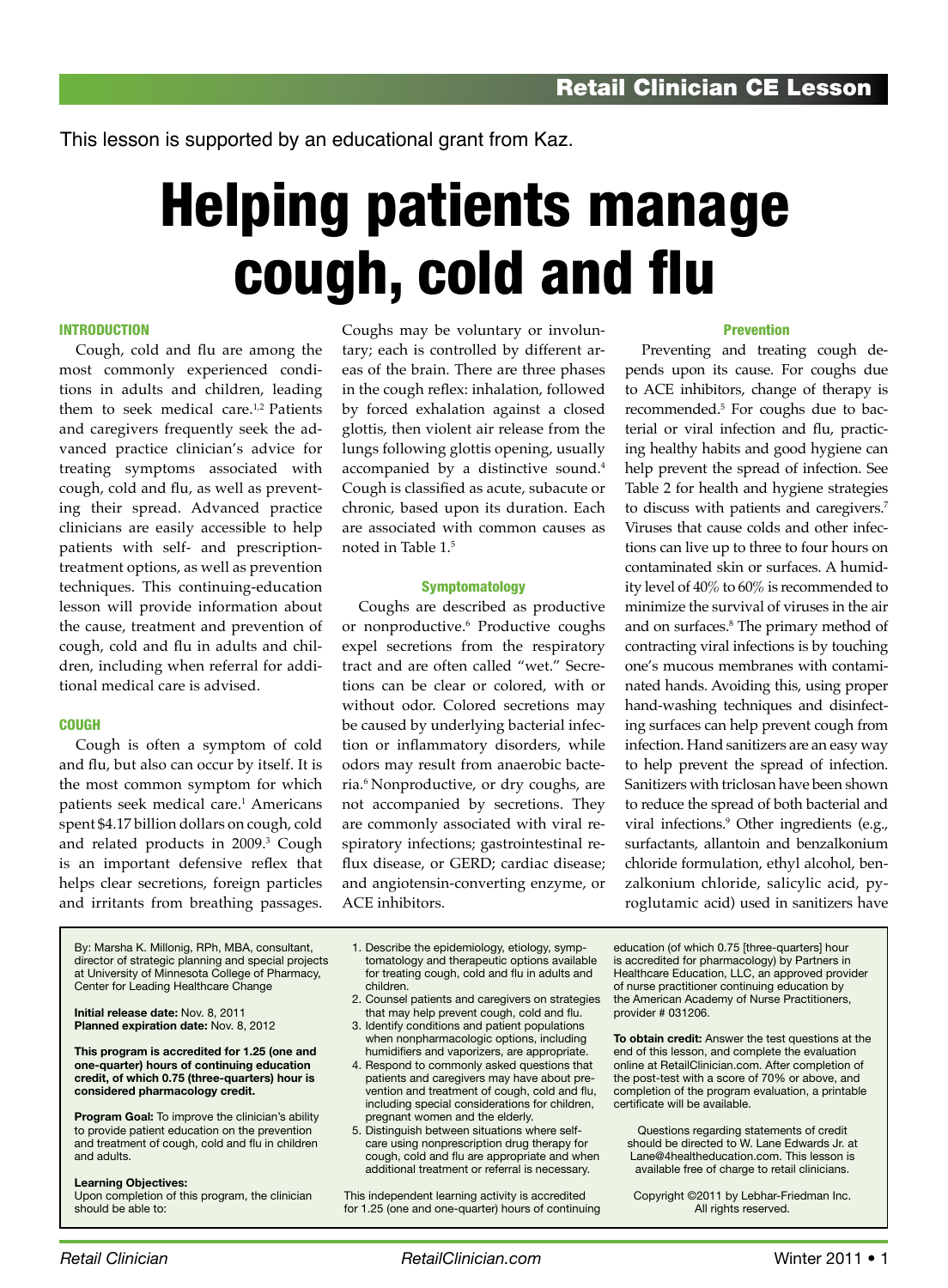been shown to have various levels of activity against bacteria and viruses.<sup>10</sup>

#### Nonpharmacologic treatment options

Treatment of cough includes both nonpharmacologic and pharmacologic options. Nonpharmacologic options include nonmedicated lozenges, hydration and humidification. Pharmacologic options include cough suppressants or antitussives, and expectorants or protussives for patients with productive coughs. The advanced practice clinician needs to ask patients questions, including but not limited to how long they have had the

cough, whether it is productive or nonproductive and what other chronic conditions they have in order to recommend appropriate treatment strategies.

Use of nonmedicated lozenges in adults and children old enough to avoid accidental swallowing can provide moisture to a dry throat and reduce irritation and coughing.6 Popsicles, preferably sugar-free, may be used in children as well. Hydration with water may make mucous in secretions less viscous and more easily expelled. Most adults should drink at least eight 8-oz. glasses of water daily. Children over 4 months may be

helped by drinking warm liquids, such as apple juice, broth or decaffeinated tea. The warm liquids may relax airways and also loosen mucous. Honey should not be added to liquids for children less than 1 year because of the risk of botulism bacterial growth.11 Care should be taken in patients with lower respiratory tract infections, heart failure, renal failure or with other conditions where excess fluid could make the condition worse.

#### **Humidification**

Humidifiers may be used to increase the amount of moisture in inhaled air. Increas-

| Cough classification <sup>5,6</sup><br>Cough type $ $ | <b>Duration</b>          | <b>Causes</b>                                               | <b>Signs and symptoms</b>                                                                                                                     |  |  |
|-------------------------------------------------------|--------------------------|-------------------------------------------------------------|-----------------------------------------------------------------------------------------------------------------------------------------------|--|--|
| Acute                                                 | More than<br>three weeks | Viral upper respiratory tract infection                     | Sneezing, sore throat, rhinorrhea, low-grade<br>temperature                                                                                   |  |  |
|                                                       |                          | Pneumonia                                                   | Sneezing, sore throat, high fever, shortness of<br>breath, chest pain                                                                         |  |  |
|                                                       |                          | Acute left ventricular failure                              | Wheezing, shortness of breath, fatigue, exercise<br>intolerance                                                                               |  |  |
|                                                       |                          | Asthma                                                      | Wheezing or chest tightness, coughing at night,<br>coughing in response to irritants                                                          |  |  |
|                                                       |                          | Aspirating foreign bodies                                   | Choking sounds                                                                                                                                |  |  |
| Subacute                                              | Three to<br>eight weeks  | Post-infectious cough                                       | Fever, paroxysm of coughing, post-tussive coughing,<br>inspiratory "whooping" sound                                                           |  |  |
|                                                       |                          | <b>Bacterial sinusitis</b>                                  | Pressure or pain in the head or sinuses, post-nasal<br>drip, fever, earache, tiredness, sore throat                                           |  |  |
|                                                       |                          | Asthma                                                      | Wheezing or chest tightness, coughing at night,<br>coughing in response to irritants                                                          |  |  |
| Chronic                                               | More than<br>eight weeks | Upper airway cough syndrome                                 | Mucus drainage from nose, frequent throat clearing                                                                                            |  |  |
|                                                       |                          | Asthma                                                      | Wheezing or chest tightness, coughing at night,<br>coughing in response to irritants                                                          |  |  |
|                                                       |                          | Gastrointestinal reflux disease                             | Heartburn, worsening symptoms when laying down,<br>improvement with acid-lowering drugs                                                       |  |  |
|                                                       |                          | Chronic obstructive pulmonary<br>disease                    | Productive cough most days of the month at least<br>three months a year for at least two years                                                |  |  |
|                                                       |                          | Carcinoma                                                   | Blood-tinged sputum or coughing up frank blood,<br>fatigue, weakness, chest pain, shortness of breath,<br>weight loss, shoulder/arm/bone pain |  |  |
|                                                       |                          | Left ventricular heart failure                              | Wheezing, shortness of breath, fatigue, exercise<br>intolerance, edema                                                                        |  |  |
|                                                       |                          | Side effect of angiotensin-<br>converting enzyme inhibitors | Check medication profile                                                                                                                      |  |  |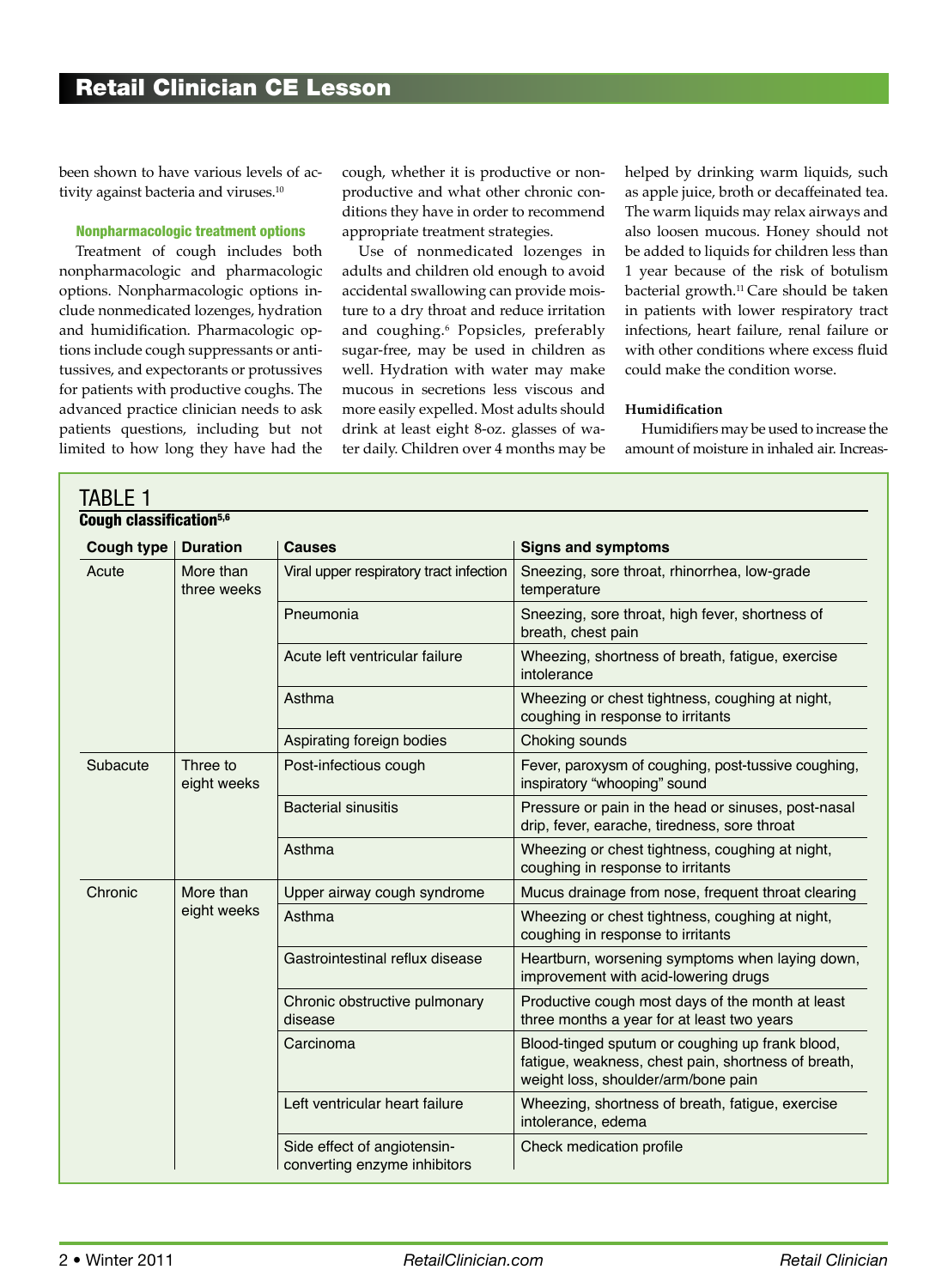| TABI F 2<br>Healthy habits and hygiene practices <sup>7,8,9</sup>                                                                                                                          |                                                                                                                                                   |  |  |  |  |  |
|--------------------------------------------------------------------------------------------------------------------------------------------------------------------------------------------|---------------------------------------------------------------------------------------------------------------------------------------------------|--|--|--|--|--|
| <b>Habits</b>                                                                                                                                                                              | <b>Hygiene</b>                                                                                                                                    |  |  |  |  |  |
| $\cdot$ Eat a balanced diet<br>$\cdot$ Get enough sleep<br>Manage stress<br>$\bullet$<br>Exercise moderately<br>$\bullet$<br>• Stop smoking or reduce frequency;<br>avoid secondhand smoke | • Avoid contact with infected<br>people<br>• Practice good hand-washing<br>habits and techniques<br>• Avoid touching<br><b>Disinfect surfaces</b> |  |  |  |  |  |

ing air humidity may clear secretions and soothe irritated airways. However, care should be taken not to over-humidify air, which may increase mold and dust mite activity, making allergies worse. A humidity level of 40% to 60% is recommended to minimize the survival of viruses and bacteria in the air and on surfaces, yet remain nonoptimal for mold and mites.8 There are different types of humidifiers and vaporizers, both cool and warm mist. Vaporizers are humidifiers that have a cup to place medicated liquids that create medicated vapor.6 All should be cleaned each day and disinfected weekly. Some prefer cool mist humidifiers and vaporizers because there is less risk for injury if they are tipped over. Distilled water should be used in cool mist devices, although some are now made with a demineralization cartridge to filter minerals from the water, making use of regular water possible. The differences in humidifiers and vaporizers include:

#### *Cool moisture*

- • Evaporative humidifiers use a wick system to draw water from a reservoir while a fan blowing over the wick releases water into the air. Because they use cool mist, wicks may come treated with anti-bacterial agents, or water may have anti-bacterial additives or use UV technology to inhibit bacterial growth.<sup>11</sup>
- Impeller humidifiers use a rotating disc to fling water at a comb-like diffuser. The diffuser breaks the water into fine droplets that float into the air.
- • Ultrasonic humidifiers use a metal diaphragm vibrating at an ultrasonic

frequency to create water droplets. These humidifiers are usually silent.

#### *Warm moisture*

- Steam vaporizers boil water and release the warm steam into the room. This is the simplest and least expensive technology for humidification. Medicated inhalants may be used with the unit to help reduce coughs.
- Steam inhalers release the warm steam for cough-cold relief. The amount and temperature of the steam is controlled by the amount of cool air that mixes with the steam. There are two versions: one that heats the water electrically and can be used with medicated inhalant pads, and one that requires adding hot water and can be used with a liquid medicated inhalant.
- Warm mist humidifiers boil water in a small cup using an electrical heater element. This type of heater produces steam that is usually mixed with air in a cooling tower. Medicated inhalants may be used with the unit to help reduce coughs.

Some humidifiers use a germ-free process that uses a patented ultraviolet light technology to kill up to 99.999% of bacteria, mold and fungus in the unit's water. The technology is available in both cool and warm moisture units. When using medicated inhalants, usually made with menthol or camphor, refer to productspecific directions on use. Use of these products is not recommended in children under 2 years. Commonly used inhalant

examples are Vicks VapoSteam® and Kaz® Inhalant Liquid, which contain camphor as a cough suppressant, along with other essential oils. Other products may contain aromatic oils only. Advanced practice clinicians may help patients and caregivers find an appropriate inhalant and discuss proper dosing for humidification.

#### Pharmacologic therapy

Pharmacotherapy for cough consists of oral and topical anti-tussives, oral expectorants and antibiotics in cases where cough is caused by an underlying bacterial infection. FDA-approved over-thecounter systemic anti-tussives include codeine, dextromethorphan and diphenhydramine. Hydrocodone is approved for prescription use.<sup>11</sup> Authors of a 2008 Cochrane review of over-the counter medications for acute cough in children and adults in ambulatory settings concluded there is no good evidence for or against the effectiveness of their use.12 Table 3 outlines names, dosages, side effects and drug interactions for oral anti-tussive and expectorants. For coughs due to other chronic conditions, such as asthma or chronic bronchitis, oral or inhaled corticosteriods and inhaled broncodilators may be appropriate.

Codeine, dextromethorphan and diphenhydramine are indicated for the suppression of nonproductive cough caused by chemical or mechanical respiratory tract irritation. Guaifenesin is indicated for symptomatic relief of acute, ineffective productive cough. It should not be used for chronic cough associated with chronic lower respiratory tract diseases, such as asthma; chronic obstructive pulmonary disease, or COPD; emphysema; or smoker's cough. The American College of Chest Physicians has evidence-based guidelines for the diagnosis and management of cough.<sup>13</sup> Advanced practice clinicians may access these guidelines at: Chestjournal.chestpubs.org/content/129/1\_suppl/1S.full. Advanced practice clinicians should be aware that in recent years dextromethorphan has been increasingly used for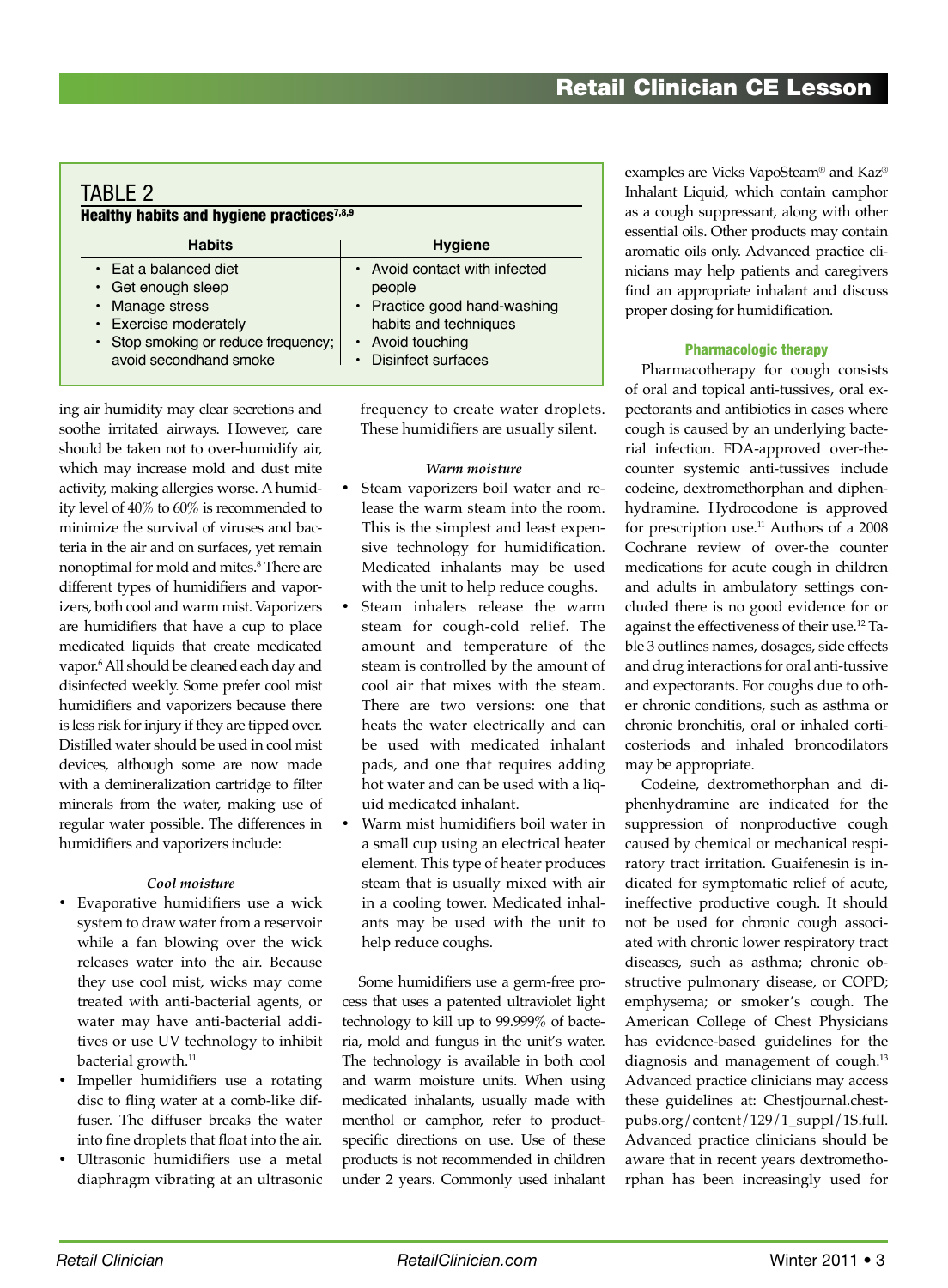illicit purposes, particularly by adolescents. Food and Drug Administration panels considered moving dextromethorphan to prescription status due to its potential for abuse but voted against the recommendation in September 2010, citing lack of evidence that making it prescription-only would curb abuse.<sup>14</sup>

Topical anti-tussives approved by the FDA include camphor and menthol. Most topical anti-tussive formulations contain 4.7% to 5.3% camphor and 2.6% to 2.8% menthol in rub, cream or ointment formulations.6 These products are rubbed on the throat or chest in a thick layer up to three times a day. Examples include Vicks® VapoRub®, BabyRub and Mentholatum® Chest Rub.

TABLE 3

#### Special considerations for children, pregnant women and elderly

In 2007 and 2008, the FDA reviewed data related to the effects of pediatric use of OTC cough-and-cold medications in response to a citizen petition that raised concerns about their safe use in children. In October 2007, the Nonprescription Drugs Advisory and Pediatric Advisory committees voted to recommend these products not be used in children younger than 2 years of age, as well as recommended against their use in children ages 2 to 6 years.15 In October 2008, the FDA held a press conference with the Consumer Healthcare Products Association announcing that the leading coughand-cold manufacturers had agreed to a voluntary label change that would adjust the recommended age restriction for pediatric cough-and-cold medicine use from 2 years old to 4 years old. Many manufacturers have relabeled products not to be used in children younger than 6 years. These changes followed a January 2008 FDA public health advisory that recommended that these drugs not be used to treat infants and children younger than 2 years of age because serious and potentially life-threatening side effects can occur. The American Academy of Pediatrics, or AAP, also recommends the use of fluids and humidity to control cough in children based upon its determination that no wellcontrolled studies are available to support the safety and efficacy of codeine and dextromethorphan in children.<sup>16</sup>

| Oral anti-tussives and expectorants <sup>6, 17</sup>       |                                                                                                                                                                                 |                                                                                                                   |                                                                                                           |  |
|------------------------------------------------------------|---------------------------------------------------------------------------------------------------------------------------------------------------------------------------------|-------------------------------------------------------------------------------------------------------------------|-----------------------------------------------------------------------------------------------------------|--|
| <b>Drug</b>                                                | <b>Common trade names</b>                                                                                                                                                       | Adults/children >12 years                                                                                         | Children 6 to 12 years                                                                                    |  |
| Codeine*                                                   |                                                                                                                                                                                 | 10 mg to 20 mg every<br>four to six hours                                                                         | 5 mg to 10 mg every four to six<br>hours                                                                  |  |
| Dextromethorphan*                                          | Delsym <sup>®</sup> , Robitussin <sup>®</sup> Cough Long-<br>Acting, Triaminic <sup>®</sup> Children's Cough<br>Long-Acting, Vicks <sup>®</sup> 44 <sup>®</sup> Cough<br>Relief | 10 mg to 20 mg every four<br>hours, or 30 mg every six to<br>eight hours                                          | 5 mg to 10 mg every four hours,<br>or 15 mg every six to eight hours                                      |  |
| Diphenhydramine HCI                                        | <b>Benadryl<sup>®</sup></b>                                                                                                                                                     | 25 mg to 50 mg every six to<br>eight hours (max 300 mg/day)                                                       | 12.5 mg to 25 mg every four to<br>six hours (max 150 mg/day)                                              |  |
| Guaifenesin                                                | Humibid® Maximum Strength,<br>Mucinex <sup>®</sup> , Robitussin <sup>®</sup> , Tussin <sup>®</sup><br>Expectorant                                                               | 200 mg to 400 mg every four<br>hours<br>Extended release: 600 mg to<br>1,200 mg every 12 hours<br>(max 2.4 g/day) | 100 mg to 200 mg every four<br>hours (max 1.2 g/day)                                                      |  |
| Guaifenesin in combina-<br>tion with codeine               | Cheratussin AC, Robitussin® AC                                                                                                                                                  | Based upon formulation                                                                                            | <b>Based upon formulation</b>                                                                             |  |
| Guaifenesin in combination<br>with dextromethorphan        | Cheracol® D, Diabetic Tussin® DM<br>Mucinex <sup>®</sup> DM, Robitussin <sup>®</sup> DM                                                                                         | Based upon formulation                                                                                            | Based upon formulation                                                                                    |  |
| Hydrocodone and<br>chlorpheniramine                        | TussiCaps <sup>®</sup> , Tussinex <sup>®</sup>                                                                                                                                  | 10 mg/8 mg every 12 hours                                                                                         | 5 mg/4 mg every 12 hours                                                                                  |  |
| Hydrocodone bitartrate<br>and homatropine<br>methylbromide | Hydromet <sup>®</sup> ,<br>Tussigon <sup>®</sup>                                                                                                                                | One tablet or 5 mL every four to<br>six hours as needed (max six<br>tablets or 30 mL per 24 hours)                | Half a tablet or 2.5 mL every four<br>to six hours as needed (max three<br>tablets or 15 mL per 24 hours) |  |

\* Safety and efficacy as an anti-tussive in children not established.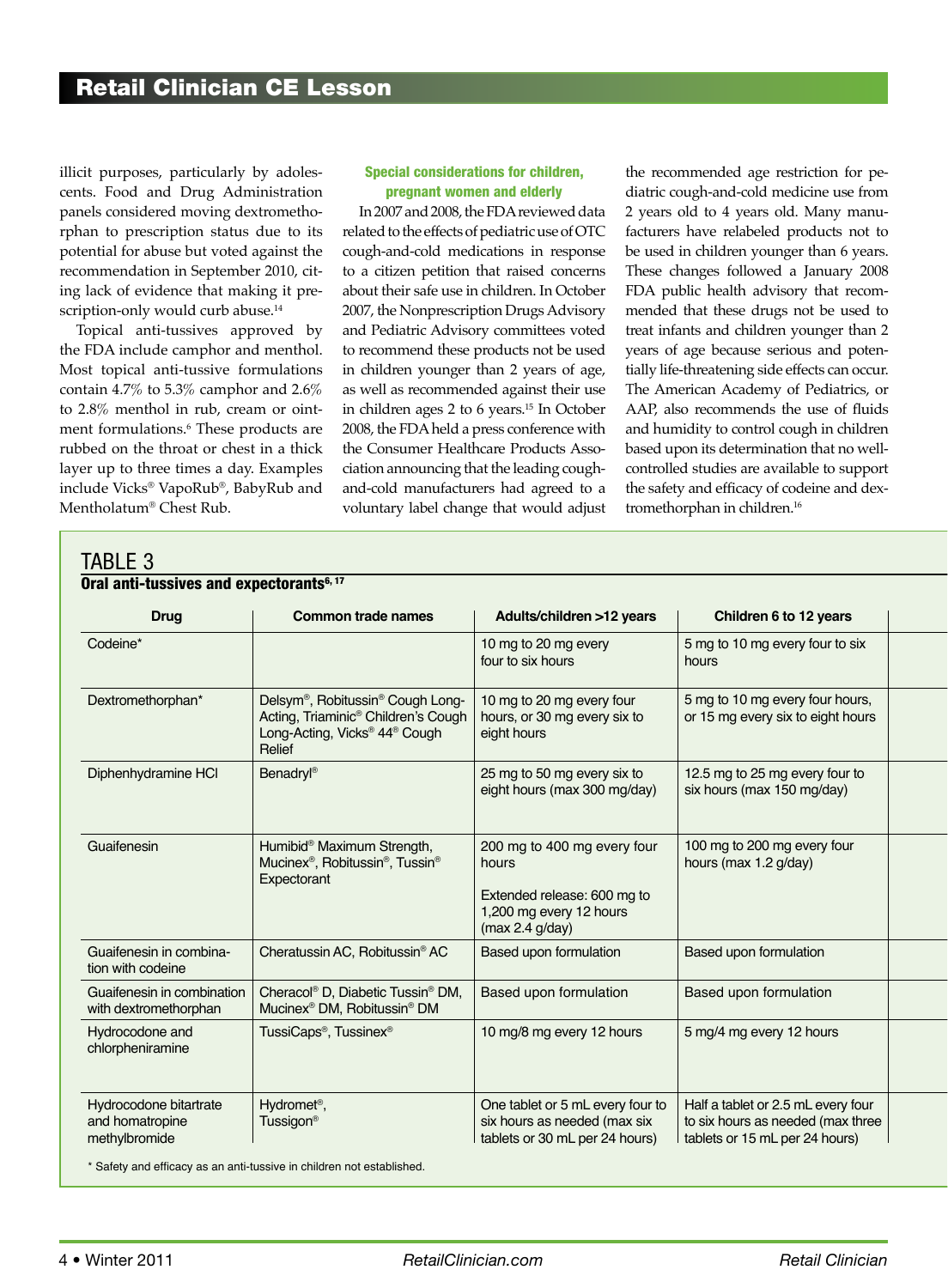## Retail Clinician CE Lesson

Pregnant women should avoid using codeine, which carries a C pregnancy rating, unless the benefits outweigh the risk.17 AAP lists codeine as a medication compatible with breast-feeding although it is excreted in breast milk.18 They make no recommendations on dextromethorphan.

The elderly may be more likely to experience the sedating effects of dextromethorphan and diphenhydramine. Dosages should be started at the low end of the range, and patients should be monitored carefully.6

#### Exclusions for self-treatment

Patients should not self-treat, but rather seek medical treatment when the

following criteria are present:

- Presence of thick yellow sputum or green phlegm, indicating possible bacterial infection
- Fever  $> 101.5$ °F (38.6° C)
- Weight loss, unintended
- Drenching nighttime sweats
- History or symptoms of underlying chronic disease — e.g., asthma; COPD; or gastroesophageal reflux disease, or GERD
- Aspirating foreign object
- Drug-associated cough
- Coughing more than seven days
- • Worsening cough when self-treating or developing new symptoms
- • Infant or child who has a bark-like cough, stridor or hoarseness<sup>6</sup>

#### **COLD**

The common cold is an acute viral infection of the upper respiratory tract that is self-limiting. More than a billion cases of cold occur annually in the United States, making it the most common illness.2 Colds are most common in children; it's estimated that they may have six to 10 colds per year, with the number rising if they are in day care or school where germs and viruses can spread between children.<sup>2</sup> Because children carry the rhinovirus during off-peak cold seasons, they are the major carriers of the common cold.19 The common cold is the second most common diagnosis by pediatricians, and the incidence is greatest among 3- to 5-year-olds in day care.<sup>20</sup> Colds are more common from August to April,

| Children under 6 years                                                                                                                               | <b>Common side effects</b>                                                                                                                                                        | <b>Drug interactions</b>                                                                                                                         |
|------------------------------------------------------------------------------------------------------------------------------------------------------|-----------------------------------------------------------------------------------------------------------------------------------------------------------------------------------|--------------------------------------------------------------------------------------------------------------------------------------------------|
| 2 to 6 years: 1 kg/mg/day in four<br>doses                                                                                                           | Nausea, vomiting, sedation, dizziness,<br>constipation                                                                                                                            | Avoid alcohol and other CNS depressants                                                                                                          |
| Under 4 years: not for OTC use<br>4 to 6 years: 2.5 mg to 7.5 mg every<br>four to eight hours                                                        | Drowsiness, nausea, vomiting, stomach dis-<br>comfort, constipation                                                                                                               | Avoid alcohol and other CNS depressants,<br>antihistamines, psychotropics and MAO<br>inhibitors                                                  |
| 2 to 6 years: 6.25 mg every four to<br>six hours (max 37.5 mg/day)                                                                                   | Drowsiness, disturbed coordination, respiratory<br>depression, blurred vision, urinary retention, dry<br>mouth and respiratory secretions. May cause<br>excitability in children. | Potentiates effects of narcotics, non-narcotic<br>analgesics, benzodiazepines, tranquilizers and<br>alcohol. Increases effect of MAO inhibitors. |
| 6 months up to 2 years: 25 mg to<br>50 mg every four hours (max 300<br>mg/day)<br>2 to 6 years: 50 mg to 100 mg every<br>four hours (max 600 mg/day) | Nausea, vomiting, dizziness, headache, rash,<br>diarrhea, drowsiness, stomach pain                                                                                                | None reported                                                                                                                                    |
| Based upon formulation                                                                                                                               | See individual agents                                                                                                                                                             | Avoid alcohol and other CNS depressants                                                                                                          |
| Based upon formulation                                                                                                                               | See individual agents                                                                                                                                                             | Avoid combination with MAO inhibitors and<br>sibutramine. Caution with CYP2D6 inhibitors                                                         |
| Contraindicated in children < 6 years                                                                                                                | Chest tightness, anxiety, dizziness, drowsi-<br>ness, sedation, rash, constipation, nausea,<br>vomiting, respiratory depression, thickening of<br>bronchial secretions            | Avoid alcohol and other CNS depressants                                                                                                          |
| Contraindicated in children $< 6$<br>years, safety not established                                                                                   | Chest tightness, anxiety, dizziness, drowsi-<br>ness, sedation, rash, constipation, nausea,<br>vomiting, respiratory depression                                                   | Avoid alcohol                                                                                                                                    |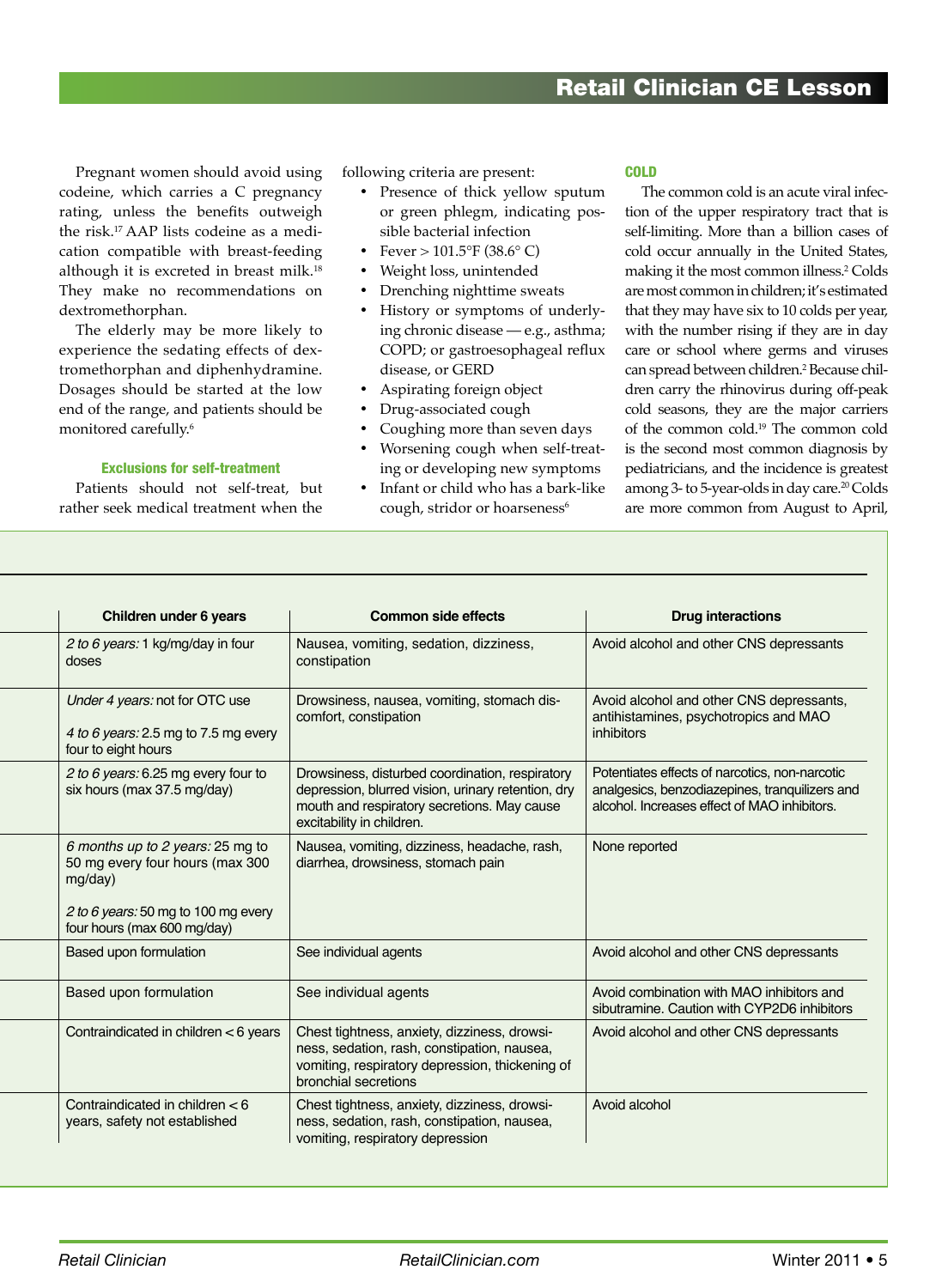although they may occur at any time.<sup>2</sup>

#### **Symptomatology**

Sore throat usually is the first symptom of a cold. Nasal congestion, sneezing, runny nose and cough also are symptoms. A low-grade fever (<101° F) also may occur. Cold symptoms usually last between one to two weeks. While not widespread, complications can result from colds and include sinusitis, ear infections, bronchitis and other respiratory infections.21 Other conditions may mimic cold symptoms (Table 4). It is important for advanced practice clinicians to ask patients about their symptoms, length of time they have been present and other medical conditions in order to determine appropriate treatment recommendations.

#### Prevention

There is no known cure for the common cold. It may be caused by more than 200 viruses — the majority are rhinoviruses. It is transmitted most commonly by touching mucous membranes with hands that

have touched the virus on other humans or objects. Preventing the spread of the cold virus is the primary approach to treatment. There are a number of healthy habits and good hygiene practices that can help prevent the spread of colds. Advanced practice clinicians should educate patients about these strategies — refer to Table 2.

Much attention has been paid to products that claim to boost the immune system, and many products are marketed as immune boosters. Examples include high-dose vitamin C, echinacea and other botanicals, zinc

| <b>Symptom</b>             | Cold                     | <b>Allergic</b><br>rhinitis | <b>Asthma</b>                    | <b>Bronchitis</b>   | Croup                  | <b>Flu</b>               | <b>Otitis</b><br>media | <b>Sinus</b><br>infection    | <b>Streptococcal</b><br>pharyngitis |
|----------------------------|--------------------------|-----------------------------|----------------------------------|---------------------|------------------------|--------------------------|------------------------|------------------------------|-------------------------------------|
| Acute onset                | $+$                      | $\blacksquare$              | $+/-$                            | $+/-$               | $+$                    | $+$                      | $+$                    | $+/-$                        | $\ddot{}$                           |
| Rhinorrhea/<br>runny nose  | $\ddot{}$                | $\pmb{+}$                   | $+/-$                            | $+/-$               | <b>NA</b>              | $\ddot{}$                | $+/-$                  | $\pmb{+}$                    |                                     |
| Discharge<br>color         | White                    | Clear                       | <b>NA</b>                        | <b>NA</b>           | <b>NA</b>              | <b>NA</b>                | <b>NA</b>              | Yellow/<br>green             | <b>NA</b>                           |
| Discharge<br>consistency   | Thin or<br>thick         | Thin,<br>watery             | <b>NA</b>                        | <b>NA</b>           | <b>NA</b>              | <b>NA</b>                | <b>NA</b>              | <b>Thick</b>                 | <b>NA</b>                           |
| <b>Nasal</b><br>congestion | $\ddot{}$                | $\ddot{}$                   | <b>NA</b>                        | <b>NA</b>           | $+$                    | $+$                      | <b>NA</b>              | $\ddot{}$                    |                                     |
| Sneezing                   | $\ddot{}$                | $\ddot{}$                   | <b>NA</b>                        | <b>NA</b>           | <b>NA</b>              | $\overline{\phantom{a}}$ | <b>NA</b>              | $\overline{\phantom{a}}$     | ٠                                   |
| Itching of<br>nose, eyes   | Sometimes                | $\ddot{}$                   | <b>NA</b>                        | <b>NA</b>           | <b>NA</b>              | $\overline{\phantom{0}}$ | <b>NA</b>              | ÷                            |                                     |
| Swollen<br>glands          | $\overline{\phantom{a}}$ | $\overline{a}$              | <b>NA</b>                        | <b>NA</b>           | <b>NA</b>              | $\overline{\phantom{0}}$ | <b>NA</b>              | $\qquad \qquad \blacksquare$ | $\ddot{}$                           |
| Fever                      | $+$ (low-<br>grade)      |                             | <b>NA</b>                        | <b>NA</b>           | $+$                    | $\ddot{}$                | <b>NA</b>              | $\ddot{}$                    | $++$                                |
| Sore throat                | $+$                      | $\overline{\phantom{a}}$    | <b>NA</b>                        | <b>NA</b>           | $\ddot{}$              | $\blacksquare$           | <b>NA</b>              | ÷,                           | $+$                                 |
| Cough                      | $+$                      |                             | + (Nonpro-<br>ductive)           | + (Produc-<br>tive) | $\ddot{}$<br>(Barking) | + (Nonpro-<br>ductive)   | <b>NA</b>              | Sometimes                    |                                     |
| Ear pain,<br>pressure      | Sometimes                | Sometimes                   | <b>NA</b>                        | <b>NA</b>           | <b>NA</b>              | <b>NA</b>                | $++$                   | Sometimes                    |                                     |
| Facial<br>pressure         | Some-<br>times           | $\overline{a}$              | <b>NA</b>                        | <b>NA</b>           | <b>NA</b>              | <b>NA</b>                | $\ddot{}$              | $\ddot{}$                    |                                     |
| Headache                   | $+$                      | Sometimes                   | <b>NA</b>                        | <b>NA</b>           | <b>NA</b>              | $^{++}$                  | <b>NA</b>              | Sometimes                    | Sometimes                           |
| Myalgia                    | Sometimes                | $\overline{a}$              | <b>NA</b>                        | <b>NA</b>           | <b>NA</b>              | $^{++}$                  | <b>NA</b>              |                              | $+^*$                               |
| Fatigue                    | $+$                      | Sometimes                   | $\ddot{}$                        | <b>NA</b>           | <b>NA</b>              | $++$                     | <b>NA</b>              | Sometimes                    | Sometimes                           |
| Wheezing                   | <b>NA</b>                | <b>NA</b>                   | $\begin{array}{c} + \end{array}$ | <b>NA</b>           | <b>NA</b>              | <b>NA</b>                | <b>NA</b>              | $\overline{\phantom{a}}$     | $\frac{1}{2}$                       |
| Trouble<br>breathing       | <b>NA</b>                | <b>NA</b>                   | $\ddot{}$                        | <b>NA</b>           | $\ddot{}$              | <b>NA</b>                | <b>NA</b>              | $+/-$                        |                                     |

\* Associated with fever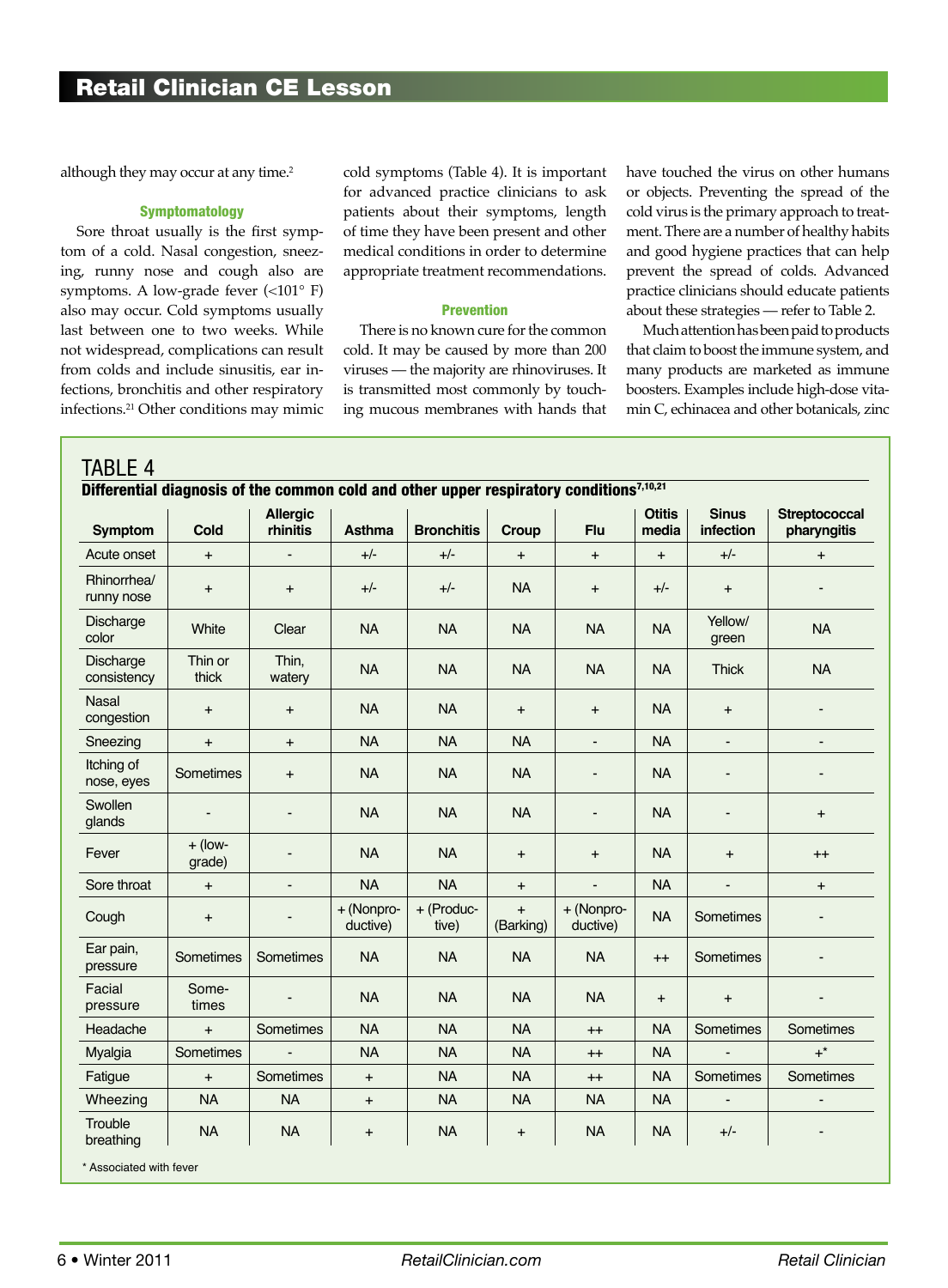lozenges and combination products. A 2000 Cochrane Review analyzing 30 vitamin C trials found long-term daily supplementation does not appear to prevent colds. They found modest benefit in reducing duration of cold symptoms from ingestion of relatively high doses of vitamin C.<sup>22</sup> However, a more recent trial found the vitamin C group had significantly fewer colds, fewer days "challenged virally" and a shorter duration of severe symptoms.23 A 2006 meta-analysis involving echinacea looked at three studies that met the researchers' inclusion criteria. They found the likelihood of experiencing a clinical cold was 55% higher with placebo versus echinacea in the studies (p<0.043). Reviewers suggested standardized echinacea extracts were effective in the prevention of symptoms of the common cold after clinical inoculation, compared with placebo.24 Because echinacea supplements are generally not standardized, each will have its own dosing regimen, and patients should be advised to read package directions carefully. Numerous studies have evaluated various zinc formulations and doses as a common cold treatment. Results have been conflicting. A recent meta-analysis of zinc lozenges found insufficient evidence exists for routine use of the products. <sup>25</sup> However, zinc lozenge makers routinely cite two double-blind, controlled clinical trials from 1992 and 1996 that showed effectiveness in reducing cold severity and duration.26,27 Zinc gluconate lozenges are recommended to be taken within 24 hours to 48 hours of the onset of cold symptoms, then every two hours to four hours thereafter not to exceed six per day.<sup>21</sup>

#### Nonpharmacologic treatment options

Nonpharmacologic treatment includes adequate rest and nutrition, hydration and humidification — refer to cough section for details. Additionally, saline drops and nasal sprays also can relieve congestion by loosening encrusted mucous and drawing fluid from the nasal passages, acting as decongestants. Because it has minimal side effects, saline can be used in children. They do not cause rebound congestion like decongestant nasal sprays.

The recommended dosage for saline drops is one to two drops into each nostril 15 minutes to 20 minutes before feeding and bedtime, with a repeated dose 10 minutes later. For sprays, it is two sprays in each nostril as needed.

Use of saline nasal sprays or drops should be followed by aspiration with a nasal bulb syringe to clear the nasal passageways. The bulb should be squeezed while gently putting the tip into the nostril; then the pressure should be slowly released to draw out the fluid. The bulb should be disassembled and thoroughly cleaned with warm, soapy water after each use.<sup>28</sup>

Nasal strips also can be used in adults and pediatric nasal strips in children ages 5 years and older. The strips consist of an adhesive-backed plastic band with a liner that is removed. The strip is centered between the bridge and the tip of the nose, just above the flare of each nostril. Placement is important for the FDA-approved device to work properly by exerting a gentle pressure on the nostril, opening it and providing relief of nasal congestion. Strips may be used up to 12 hours per day and are single-use. Patients allergic to latex should not use them.<sup>28</sup>

#### Pharmacologic therapy

Pharmacologic options for self-treatment are limited and vary by age. They primarily deal with treating each symptom with single-entity products. While combination products are available, symptoms appear at different times and with different duration, so use of single-entity decongestants, antihistamines, cough suppressants, expectorants and pain relievers is recommended.21 Use of cough suppressants and expectorants was outlined earlier. **Decongestants and antihistamines**

For nasal congestion or runny nose, use of topical or systemic decongestants and antihistamines may be considered. See Table 5 for dosage guidelines for decongestants and antihistamines. Decongestants can make hypertension, hyperthyroidism, diabetes, heart disease, glaucoma and prostatic hypertrophy worse. Advanced

practice clinicians should assess patients and make recommendations accordingly. Monotherapy with OTC antihistamines is not effective in decreasing runny nose and sneezing associated with colds. Combination therapy with first-generation agents with decongestants showed some benefit but with questionable significance.<sup>29</sup>

#### **Analgesics for pain and fever**

Pain and fever associated with cold may be treated with analgesics. These include aspirin, acetaminophen, ibuprofen and naproxen. Advanced practice clinicians should advise patients to read the product label carefully and ask the patient if they are taking any other medications to ensure maximum dosages of pain relievers are not being exceeded due to combination or duplicate therapy. Acetaminophen and ibuprofen are the preferred analgesics for children. Acetaminophen use is restricted to children 12 weeks of age and older, unless infant is examined by a healthcare provider and directed otherwise. Ibuprofen is restricted to children 6 months and older. Aspirin should not be used in a child under age 18 with a fever, due to the risk of Reye's syndrome.

Liver toxicity with acetaminophen may occur and is a serious, dose-dependent effect. The maximum recommended dosage is 75 mg/kg/day (adults not to exceed  $4$  g/day), and products carry warnings about exceeding this dose. Signs associated with acetaminophen toxicity can mimic the problems the drug itself treats and include nausea, vomiting, diarrhea and excessive sweating. This may lead parents and caregivers to administer more medication to the child. Care should be taken not to exceed this threshold by administering higher doses more frequently than recommended. Further, adult product formulations should be avoided in children.

Parents can give the child a sponge bath as a nondrug alternative to fever treatment. Lukewarm water should be used, not cold. The water's evaporation will create a cooling sensation on the skin and draw the heat to the surface.<sup>11</sup>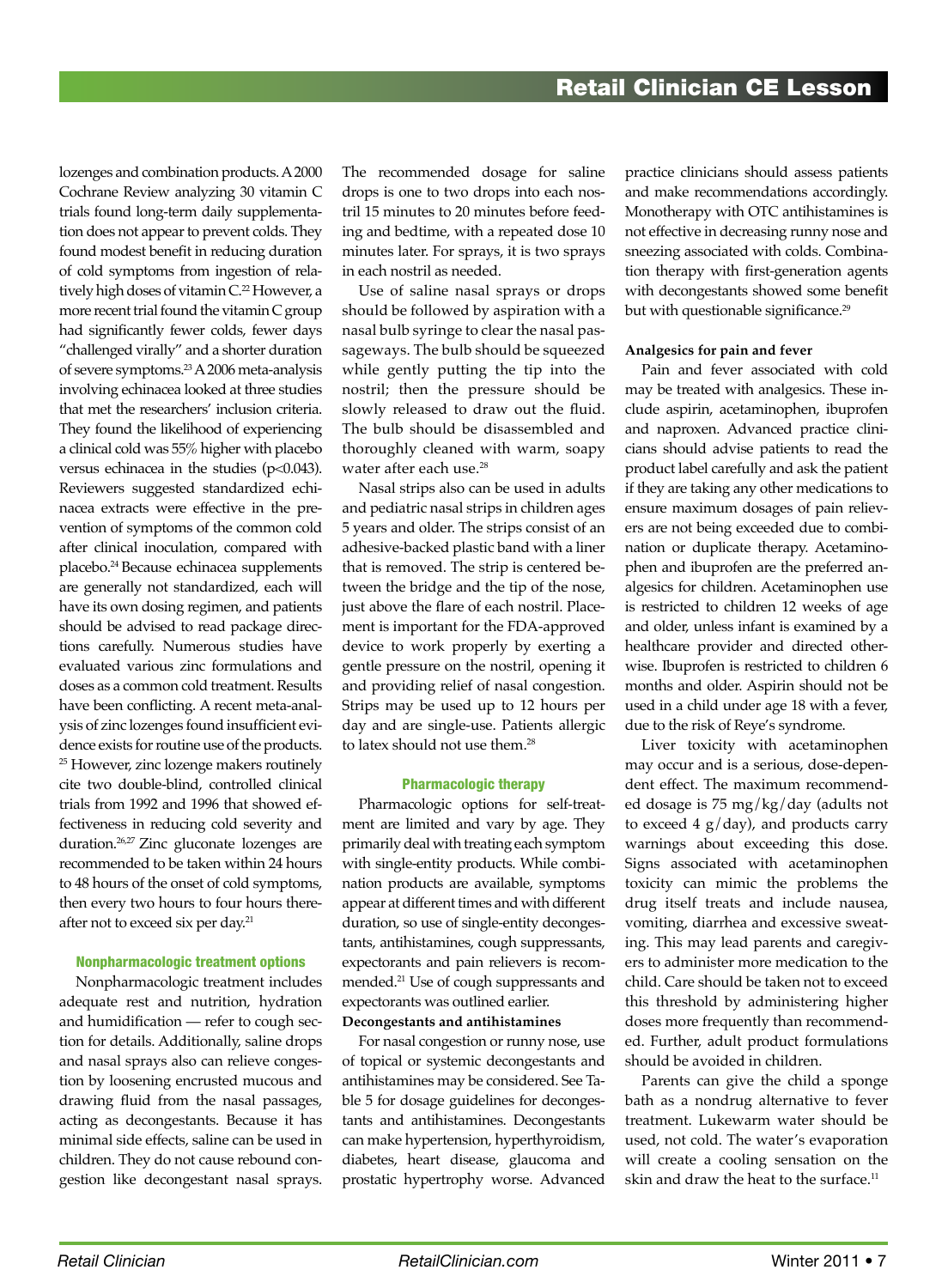#### **Local anesthetics for sore throat**

In addition to earlier recommendations with treating throat irritation due to cough, medicated lozenges may be used for sore throats due to colds. Post-nasal drip often is the cause of the sore throat, and treating nasal congestion/runny nose may help reduce it. Medicated lozenges for sore throat contain anesthetics

| TABLE 5<br>OTC decongestants and antihistamines <sup>17, 21</sup>                                                                    |                                                                                  |                                                                           |                                                                                 |                                                                            |                                                                               |  |  |
|--------------------------------------------------------------------------------------------------------------------------------------|----------------------------------------------------------------------------------|---------------------------------------------------------------------------|---------------------------------------------------------------------------------|----------------------------------------------------------------------------|-------------------------------------------------------------------------------|--|--|
|                                                                                                                                      | Adults/children<br>> 12 years                                                    | Children 6 to 12<br>years                                                 | Children 2 to 6<br>years                                                        | Side effects                                                               | <b>Drug</b><br>interactions                                                   |  |  |
| <b>Oral decongestants</b>                                                                                                            |                                                                                  |                                                                           |                                                                                 |                                                                            |                                                                               |  |  |
| Pseudoephedrine<br>(e.g., Sudafed <sup>®</sup> )<br>Drops: 7.5 mg/0.8 mL<br>Syrup: 15 mg/5 mL<br>Chewables: 15 mg<br>Tablets: 30 mg  | 60 mg every six<br>hours (max: 240<br>mg/day)                                    | 30 mg every six<br>hours (max: 120<br>mg/day)                             | 15 mg every six<br>hours (max: 60<br>mg/day)                                    | Cardiovascular and<br>central nervous<br>system, or CNS,<br>stimulation    | MAO inhibitors,<br>methyldopa,<br>tricyclic anti-<br>depressants,<br>antacids |  |  |
| Phenylephrine<br>Drops: 1.25 mg/0.8 mL<br>Syrup: 2.5 mg/5 mL<br>Strips: 2.5 mg<br>Tabs: 10 mg                                        | 10 mg every<br>four hours (max:<br>60 mg/day)                                    | 5 mg every four<br>hours (max: 30<br>mg/day)                              | 2.5 mg every<br>four hours (max:<br>15 mg/day)                                  | Cardiovascular and<br><b>CNS</b> stimulation                               | MAO inhibitors,<br>methyldopa,<br>tricyclic anti-<br>depressants,<br>antacids |  |  |
| <b>Topical decongestants</b>                                                                                                         |                                                                                  |                                                                           |                                                                                 |                                                                            |                                                                               |  |  |
| Ephedrine                                                                                                                            | 0.05% solution;<br>Two to three<br>sprays not more<br>than every four<br>hours   | 0.05% solution;<br>One to two sprays<br>not more than<br>every four hours | Avoid in this age<br>group                                                      | CNS stimulation,<br>rebound congestion<br>with use more than<br>three days |                                                                               |  |  |
| Naphazoline                                                                                                                          | $0.05\%$ solu-<br>tion; One to two<br>sprays not more<br>than every six<br>hours | 0.025% solution;<br>One to two sprays<br>not more than<br>every six hours | Avoid in this age<br>group                                                      | CNS stimulation,<br>rebound congestion<br>with use more than<br>three days |                                                                               |  |  |
| Oxymetazoline nasal<br>spray/drops (e.g.,<br>Afrin <sup>®</sup> , Mucinex <sup>®</sup> )                                             | 0.05% solution;<br>Two to three<br>sprays twice<br>daily                         | 0.05% solution;<br>Two to three<br>sprays twice daily                     | Avoid in this age<br>group                                                      | CNS stimulation,<br>rebound congestion<br>with use more than<br>three days |                                                                               |  |  |
| Phenylephrine nasal<br>spray/drops (e.g., Little<br>Noses <sup>®</sup> )                                                             | 0.5% solution;<br>Two to three<br>sprays every<br>four hours as<br>needed        | 0.25% solution;<br>Two to three<br>sprays every four<br>hours as needed   | 0.125% solution;<br>Two to three<br>sprays not more<br>than every four<br>hours | CNS stimulation,<br>rebound congestion<br>with use more than<br>three days |                                                                               |  |  |
| Xylometazoline                                                                                                                       | Two to three<br>sprays no more<br>than every eight<br>to 10 hours                | Avoid in this age<br>group                                                | Avoid in this age<br>group                                                      | CNS stimulation,<br>rebound congestion<br>with use more than<br>three days |                                                                               |  |  |
| Saline nasal spray<br>Sodium chloride<br>0.65% (e.g., Ocean <sup>®</sup><br><b>Premium Saline Nasal</b><br>Spray, Ayr <sup>®</sup> ) | Two sprays as<br>needed                                                          | Two sprays as<br>needed                                                   | Two sprays as<br>needed                                                         |                                                                            |                                                                               |  |  |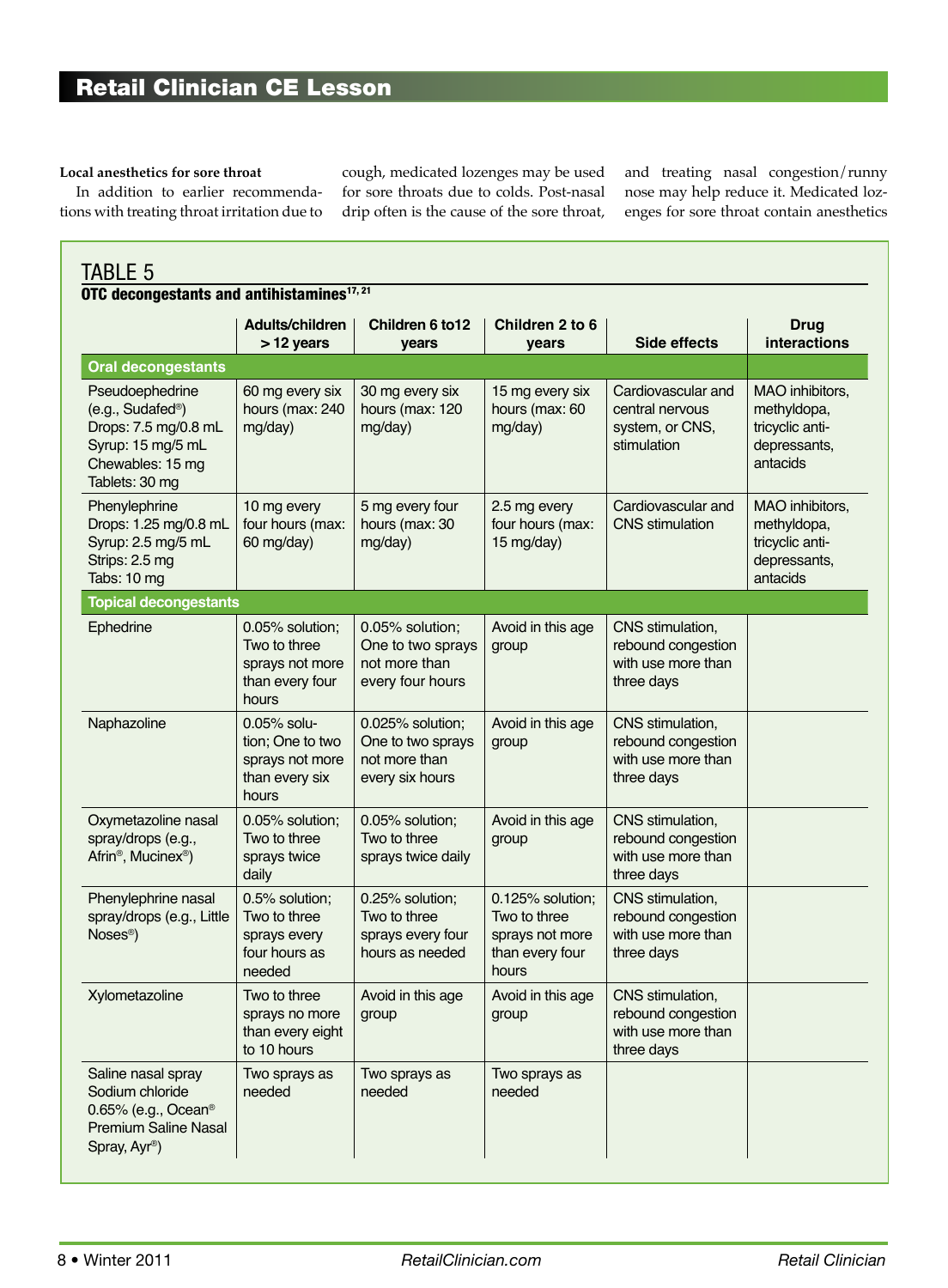# Retail Clinician CE Lesson

and local antiseptics, such as benzocaine, phenol and menthol. The usual dosage regimen calls for their use every two hours to four hours. Commonly known brand names include Cepacol®, Chloraseptic®, Halls® and Sucrets®.

#### Special considerations for children, pregnant women and elderly Concerns about the use of cough-and-

|                                            | Adults/chil-                                                                   |                                                                                            |                                                                                            |                                                          |                                                                                                                                              |
|--------------------------------------------|--------------------------------------------------------------------------------|--------------------------------------------------------------------------------------------|--------------------------------------------------------------------------------------------|----------------------------------------------------------|----------------------------------------------------------------------------------------------------------------------------------------------|
|                                            | dren > 12<br>years                                                             | Children 6 to<br>12 years                                                                  | <b>Children 2</b><br>to 6 years                                                            | Side effects                                             | <b>Drug</b><br>interactions                                                                                                                  |
| <b>Oral antihistamines</b>                 |                                                                                |                                                                                            |                                                                                            |                                                          |                                                                                                                                              |
| First generation                           |                                                                                |                                                                                            |                                                                                            |                                                          |                                                                                                                                              |
| Brompheni-<br>ramine                       | 4 mg every four<br>to six hours                                                | 2 mg every<br>four to six<br>hours                                                         | Avoid in this<br>age group                                                                 | Drowsiness, dry<br>mouth, nervous-<br>ness and dizziness | CNS depressants (alcohol, seda-<br>tives), MAO inhibitors, phenytoin, ke-<br>toconazole, erythromycin, cimetidine,<br>theophylline (>400 mg) |
| Chlorpheni-<br>ramine                      | 4 mg every four<br>to six hours<br>(max: 24 mg/<br>day)                        | 2 mg every<br>four to six<br>hours (max:<br>12 mg/day)                                     | Avoid in this<br>age group                                                                 | Drowsiness, dry<br>mouth, nervous-<br>ness and dizziness | CNS depressants (alcohol, seda-<br>tives), MAO inhibitors, phenytoin, ke-<br>toconazole, erythromycin, cimetidine,<br>theophylline (>400 mg) |
| Dexbrom-<br>pheniramine                    | 2 mg every four<br>to six hours                                                | 1 mg every<br>four to six<br>hours                                                         | Avoid in this<br>age group                                                                 | Drowsiness, dry<br>mouth, nervous-<br>ness and dizziness | CNS depressants (alcohol, seda-<br>tives), MAO inhibitors, phenytoin, ke-<br>toconazole, erythromycin, cimetidine,<br>theophylline (>400 mg) |
| Diphenhydr-<br>amine HCI                   | 25 mg to 50<br>mg every six to<br>eight hours<br>(max: 300 mg/<br>day)         | 12.5 mg to 25<br>mg every four<br>to six hours<br>(max: 150<br>mg/day)                     | Avoid in this<br>age group                                                                 | Drowsiness, dry<br>mouth, nervous-<br>ness and dizziness | CNS depressants (alcohol, seda-<br>tives), MAO inhibitors, phenytoin, ke-<br>toconazole, erythromycin, cimetidine,<br>theophylline (>400 mg) |
| Pyrilamine<br>maleate                      | 25 mg to 50<br>mg every six to<br>eight hours                                  | 12.5 mg to 25<br>mg every six<br>to eight hours                                            | Avoid in this<br>age group                                                                 | Drowsiness, dry<br>mouth, nervous-<br>ness and dizziness | CNS depressants (alcohol, seda-<br>tives), MAO inhibitors, phenytoin, ke-<br>toconazole, erythromycin, cimetidine,<br>theophylline (>400 mg) |
| Triprolidine<br><b>HCI</b>                 | 2.5 mg every<br>four to six<br>hours                                           | 1.25 mg<br>every four to<br>six hours                                                      | Avoid in this<br>age group                                                                 | Drowsiness, dry<br>mouth, nervous-<br>ness and dizziness | CNS depressants (alcohol, seda-<br>tives), MAO inhibitors, phenytoin, ke-<br>toconazole, erythromycin, cimetidine,<br>theophylline (>400 mg) |
| Second generation                          |                                                                                |                                                                                            |                                                                                            |                                                          |                                                                                                                                              |
| Cetirizine<br>(Zyrtec <sup>®</sup> )       | 10 mg every 24<br>hours                                                        | 10 mg every<br>24 hours                                                                    | $2.5$ mg to $5$<br>mg every 24<br>hours                                                    |                                                          |                                                                                                                                              |
| Fexof-<br>enadine<br>(Allegra®<br>Allergy) | 24 hour: 180<br>mg once a day<br>Adults 65 years<br>and older: Ask<br>a doctor | Children's: 1<br>$tsp(5 mL)$ ev-<br>ery 12 hours<br>(no more<br>than 10 mL in<br>24 hours) | Children's: 1<br>$tsp(5 mL)$ ev-<br>ery 12 hours<br>(no more<br>than 10 mL in<br>24 hours) |                                                          | Do not take at the same time as alu-<br>minum or magnesium antacids                                                                          |
| Loratadine<br>(Claritin <sup>®</sup> )     | 10 mg every 24<br>hours                                                        | 10 mg every<br>24 hours                                                                    | 5 mg every<br>24 hours                                                                     |                                                          |                                                                                                                                              |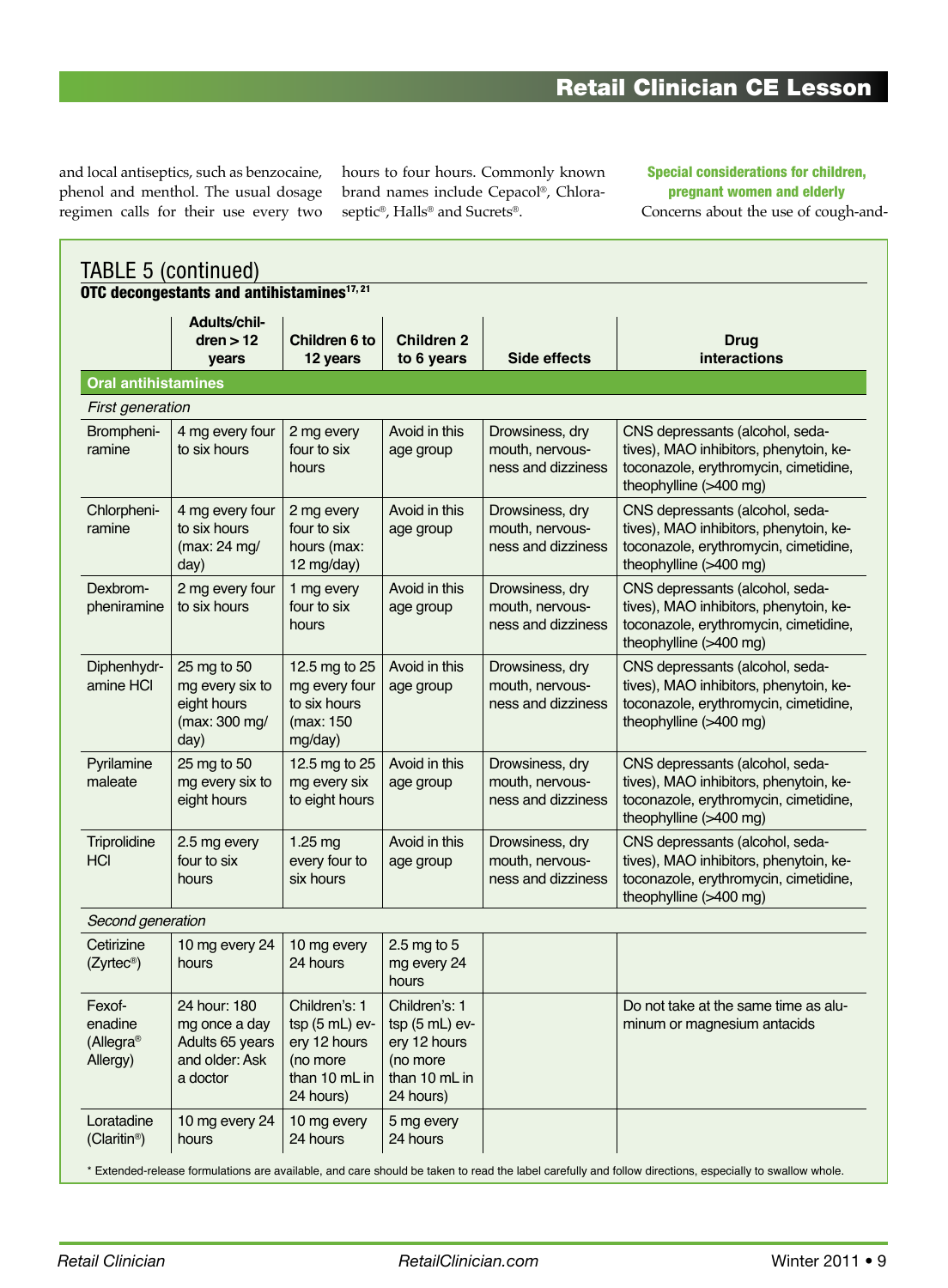cold products in children were addressed earlier in this monograph. With colds, however, analgesia for pain and fever creates an additional caution for children and adults with regard to acetaminophen toxicity, and care needs to be taken to avoid concomitant use of combination products with single-ingredient acetaminophen products. Additionally, sedating antihistamines can produce excitation in children and should be avoided.

For pregnant women, all FDA-approved cold medications carry a pregnancy category B or C rating, meaning their use may be considered if the benefits outweigh the risk. Decongestants might decrease fetal blood flow, and some may be linked to abdominal wall defects — e.g., pseudoephedrine.21 Breast-feeding mothers may use the drug according to AAP. Decongestants can reduce milk production, however, and naphazoline and xylometazoline should be avoided. For analgesia, acetaminophen is the preferred choice in both pregnant and breast-feeding patients. For runny nose, chlorpheniramine is the preferred choice due to its long safety profile with loratidine and cetirizine alternates. Antihistamines can pass into breast milk and are contraindicated during breastfeeding. In addition, mucolytics should be used with caution in women who are or could become pregnant because of their potential to loosen the mucous plug.

The elderly should also avoid use of sedating antihistamines as their effects may be potentiated. Side effects include confusion, excitation and hypotension, all of which may increase a person's risk for falls. Loratidine is the antihistamine of choice for the elderly.21

#### Exclusions for self-treatment

Patients should not self-treat, but rather seek medical treatment when the following criteria are present:

- Fever  $> 101.5$ °F (38.6° C)
- History or symptoms of underlying chronic disease — e.g. asthma, COPD, GERD
- AIDS or chronic immunosuppres-

sant therapy

- Chest pain or shortness of breath
- • Unusual fatigue/weakness
- Earache or tugging on the ears
- Swollen glands in the neck or severely painful sore throat
- Worsening cough when self-treating or developing new symptoms
- Frail, elderly patients
- Infants  $<$  9 months
- Infants or children with cold lasting longer than seven days

#### Flu

Flu is caused by the influenza virus, which was first isolated in the 1930s with subsequent vaccines developed a decade later. Influenza viruses are classified as type A, B or C. Type A and B affect humans, with type A having the most severe impact. Influenza type A is subtyped, based upon two surface protein antigens: hemagglutinin, or HA, and neuraminidase, or NA. HA allows the virus into the cell, while NA helps with cell-to-cell transmission of the virus.30 Humans create antibodies to these antigens when infected, producing an immune response.<sup>31</sup> H1N1 and H3N2 are the two types of influenza A viruses circulating in humans, with the latter being more serious. Influenza is named according to the type, the location of initial isolation, the strain designation and the year of isolation. For example, A/Brisbane/59/2007, or H1N1, is influenza type A with origin in Brisbane, Australia, with strain number 59, isolated in 2007 and of the H1N1 subtype. $32$ 

Influenza viruses continually change in response to human antibody production through antigenic drift and antigenic shift. Antigenic drift is an ongoing process in influenza A and B viruses when mutations occur within HA or NA genes and is what causes yearly flu epidemics. This is why seasonal influenza vaccines have to be changed annually. Antigenic shift occurs in influenza A; it is uncommon and unpredictable, and is responsible for new virulent virus strains associated with worldwide pandemics.<sup>33</sup> The 2009–2010 flu season is an example of how unpredictable flu can be when the 2009 H1N1 virus caused a lot of illness that was more serious for younger people than seasonal flu usually is.

Influenza is a serious disease that can lead to hospitalization and sometimes even death. Influenza affects 5% to 20% of Americans each year.<sup>34</sup> More than 200,000 people are hospitalized from flu complications, and about 41,400 people die, based on annualized statistics for 1979-2001.35,36 Anyone can get sick from the flu, but a number of populations are at greater risk for serious complications from the flu, including children, the elderly, pregnant women and people with chronic lung diseases, such as asthma and COPD; diabetes; heart disease; neurologic conditions; and certain other long-term health conditions.

#### Symptomatology

Fever, muscle weakness, body aches and fatigue are common symptoms associated with the flu. Respiratory symptoms include nasal congestion, rhinitis, sore throat and nonproductive cough. Nausea and vomiting may occur, usually more often in children. Onset is rapid, and the flu virus can spread before symptoms occur. It is important to be able to distinguish the symptoms of flu from cold or other respiratory conditions — refer to Table 4. Fever, headache and chills from the flu are more common than in colds; cough is nonproductive if present. Fatigue and body aches are moderate to severe, and sore throats occur less often.

#### Prevention

Influenza vaccination is the most important method for preventing flu and its complications. Vaccination prevents illness in up to 70% to 90% of healthy adults under the age of 65 years when there is a good match between the circulating flu virus and the vaccine.37 In 2010, the Centers for Disease Control and Prevention's Advisory Committee on Immunization Practices, or ACIP, first recommended annual influenza vaccination for all persons ages 6 months and older. Influenza vaccination of all per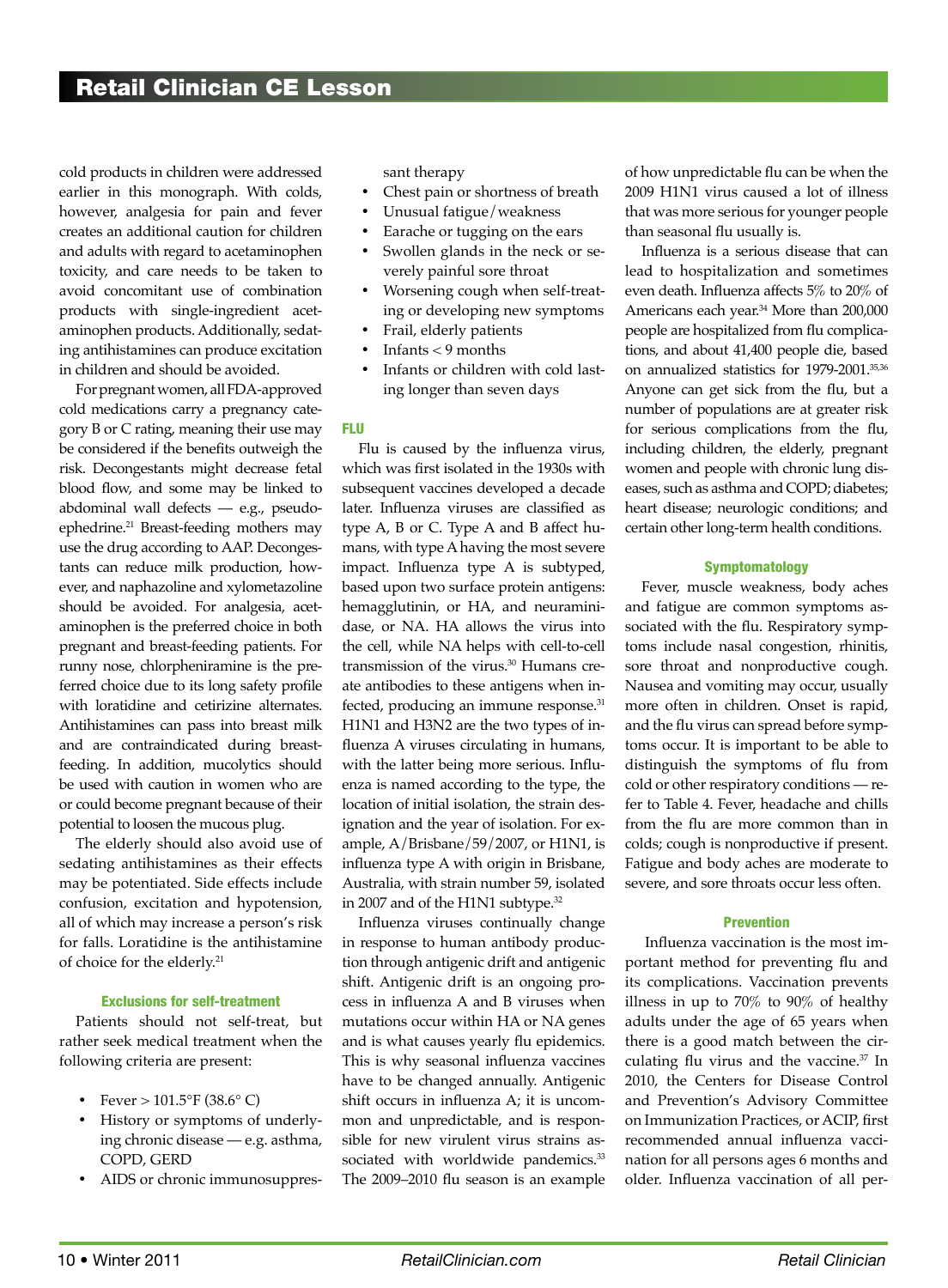sons ages 6 months and older continues to be recommended.38

Advanced practice clinicians who are knowledgeable about vaccine design, production and distribution can play an important role in dispelling common misunderstandings. These include the myth that the flu vaccine causes influenza and respiratory infection. There also is concern about health effects of thimerosal, a TIV vaccine preservative used in multidose vials. The ACIP recommendations state no scientific evidence indicates that thimerosal is a cause of adverse events other than occasional local hypersensitivity reactions in

vaccine recipients.<sup>39</sup> Thimerosal also can be avoided by providing single-dose flu shots, rather than using multidose vials.

Flu vaccines may be of two types: trivalent inactivated vaccine, or TIV, which is given with a needle either intramuscularly or intradermally, and live attenuated influenza vaccine, also known as LAIV,

#### TABLE 6

| ACIP recommended influenza vaccines for different age groups — United States, 2010-2011 season <sup>38</sup> |  |
|--------------------------------------------------------------------------------------------------------------|--|
|                                                                                                              |  |

| <b>Vaccine</b>       | <b>Trade</b><br>name                       | <b>Manufacturer</b>                                                  | <b>Presentation</b>                         | <b>Mercury</b><br>content* | Age<br>group           | No. of<br>doses    | <b>Route</b>                      |
|----------------------|--------------------------------------------|----------------------------------------------------------------------|---------------------------------------------|----------------------------|------------------------|--------------------|-----------------------------------|
| <b>TIV</b>           | Fluzone <sup>®</sup>                       | Sanofi Pasteur                                                       | 0.25-mL prefilled<br>syringe                | 0                          | 6 to 35<br>months      | 1 or $2^+$         | Intramuscular <sup>§</sup>        |
|                      |                                            |                                                                      | 0.5-mL prefilled syringe                    | $\overline{0}$             | 36 months<br>and older | 1 or $2^+$         | Intramuscular <sup>§</sup>        |
|                      |                                            |                                                                      | 0.5-mL vial                                 | 0                          | 36 months<br>and older | 1 or $2^+$         | Intramuscular <sup>§</sup>        |
|                      |                                            |                                                                      | 5.0-mL multidose vial                       | 25                         | 6 months<br>and older  | 1 or $2^+$         | Intramuscular <sup>§</sup>        |
| TIV                  | Fluvirin <sup>®</sup>                      | <b>Novartis Vaccines</b>                                             | 5.0-mL multidose vial                       | 25                         | 4 years                | 1 or $2^{\dagger}$ | Intramuscular <sup>§</sup>        |
|                      |                                            |                                                                      | 0.5-mL prefilled syringe                    | Less<br>than $1.0$         | and older              |                    |                                   |
| <b>TIV</b>           | Fluarix <sup>®</sup>                       | GlaxoSmithKline                                                      | 0.5-mL prefilled syringe                    | 0                          | 3 years<br>and older   | 1 or $2^{\dagger}$ | Intramuscular <sup>§</sup>        |
| TIV                  | <b>FluLaval<sup>®</sup></b>                | <b>ID Biomedical of</b><br>Quebec (distributed<br>by GlaxoSmithKine) | 5.0-mL multidose vial                       | 25                         | 18 years<br>and older  | $\mathbf{1}$       | Intramuscular <sup>§</sup>        |
| TIV                  | Afluria <sup>®**</sup>                     | <b>CSL Biotherapies</b>                                              | 5.0-mL multidose vial                       | 24.5                       | 9 years                | $\mathbf{1}$       | <b>Intramuscular</b> <sup>§</sup> |
|                      |                                            | (distributed by<br>Merck)                                            | 0.5-mL prefilled syringe                    | 0                          | and older              |                    |                                   |
| TIV High<br>Dose**   | Fluzone®<br>High-Dose                      | Sanofi Pasteur                                                       | 0.5-mL prefilled syringe                    | 0                          | 65 years<br>and older  | $\mathbf{1}$       | Intramuscular <sup>§</sup>        |
| TIV intra-<br>dermal | Fluzone <sup>®</sup><br><b>Intradermal</b> | Sanofi Pasteur                                                       | 0.1-mL prefilled micro-<br>injection system | 0                          | 18 to 64<br>years      | $\mathbf{1}$       | Intradermal                       |
| LAIV                 | FluMist <sup>®***</sup>                    | MedImmune                                                            | 0.2-mL sprayer,<br>divided dose             | $\mathbf 0$                | 2 years to<br>49 years | 1 or $2^{\dagger}$ | Intranasal                        |

\* Mercury content is measured by mcg Hg/0.5-mL dose.

† Children ages 6 months through 8 years who did not receive seasonal influenza vaccine during the 2010-2011 influenza season should receive two doses at least four weeks apart for the 2011-2012 season. Those children ages 6 months through 8 years who received 1 or more doses of the 2010-2011 seasonal vaccine require one dose for the 2011-2012 season.

§ For adults and older children, the recommended site of vaccination is the deltoid muscle. The preferred site for infants and young children is the anterolateral aspect of the thigh.

\*\* Age indication per package insert is 5 years and older; however, ACIP recommends Afluria not be used in children ages 6 months through 8 years because of increased reports of febrile reactions in this age group. If no other age-appropriate, licensed, inactivated seasonal influenza vaccine is available for a child ages 5 to 8 years who has a medical condition that increases the child's risk for influenza complications, Afluria can be used; however, providers should discuss with the parents or caregivers the benefits and risks of influenza vaccination with Afluria before administering this vaccine. Afluria may be used in persons ages 9 years and older.

\*\*\* FluMist is indicated for healthy, nonpregnant persons ages 2 to 49 years.

*Retail Clinician RetailClinician.com* Winter 2011 • 11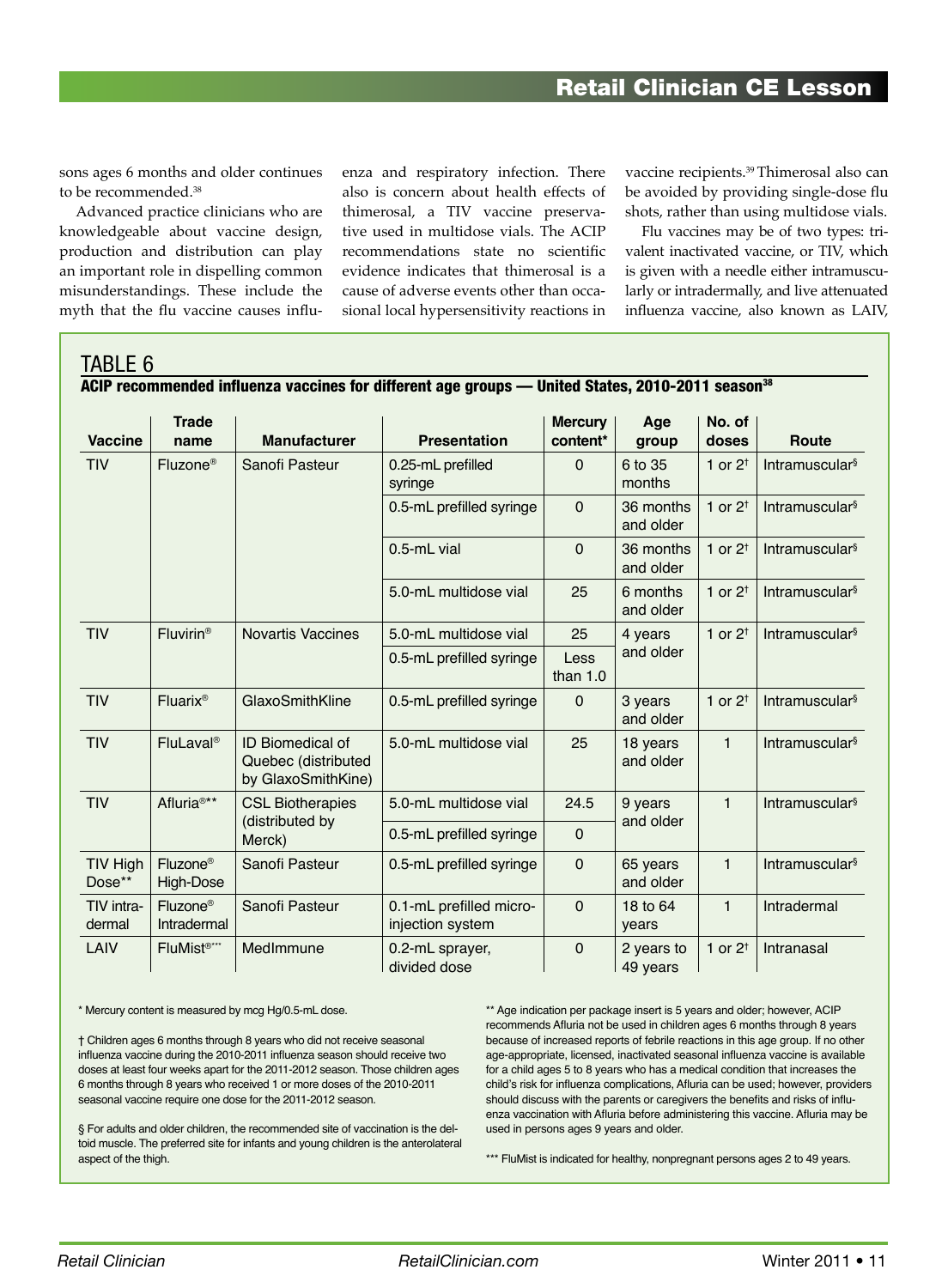which is given intranasally. Fluzone® High-Dose is available as an alternative TIV for persons ages 65 years and older; no preference is indicated for this TIV versus other TIV preparations. In May 2011, a new intradermally administered TIV preparation was licensed. TIV intradermal is indicated for persons ages 18 through 64 years and contains less antigen than intramuscular TIV preparations  $(9 \mu g)$ rather than  $15 \mu$ g of each strain per dose) in a smaller volume (0.1 mL rather than 0.5 mL). The vaccine is administered intradermally over the deltoid muscle via a singledose, prefilled microinjection syringe. The most common adverse reactions for intradermal TIV included injection-site erythema, induration, swelling, pain and pruritus. With the exception of pain, these reactions occurred more frequently than with intramuscular vaccine, but generally

#### TABLE 7 Dosing guidelines and side effects of neuraminidase inhibitor antivirals<sup>17</sup>

|                                      |                                                                                                                          |                                                                                                                              |                                                       | Common                                                                          | Drug interac-                                                                               |
|--------------------------------------|--------------------------------------------------------------------------------------------------------------------------|------------------------------------------------------------------------------------------------------------------------------|-------------------------------------------------------|---------------------------------------------------------------------------------|---------------------------------------------------------------------------------------------|
|                                      | Dosage form                                                                                                              | <b>Dosage guidelines</b>                                                                                                     |                                                       | side effects                                                                    | tions/cautions                                                                              |
| Oseltamivir<br>(Tamiflu®)            | Oral capsules: 30<br>mg, 45 mg, 75 mg<br>Oral suspension:<br>12 mg/mL                                                    | Prevention                                                                                                                   | Treatment                                             | Nausea, vomit-<br>ing, diarrhea,<br>delirium                                    | Do not adminis-<br>ter with LAIV in-<br>fluenza vaccine.<br>Reduce dose<br>in patients with |
| 1 to 12 years                        | Dosage based upon<br>weight                                                                                              | 10 days of treatment is<br>recommended in house-<br>holds while up to six<br>weeks is recommended<br>for community outbreaks | Dose based on<br>weight, twice a day<br>for five days |                                                                                 | renal impairment<br>to once a day.                                                          |
| $<$ 15 kg                            |                                                                                                                          | 30 mg every day                                                                                                              | 30 mg twice a day<br>for five days                    |                                                                                 |                                                                                             |
| 16 kg to 23 kg                       |                                                                                                                          | 45 mg every day                                                                                                              | 45 mg twice a day<br>for five days                    |                                                                                 |                                                                                             |
| 24 kg to 40 kg                       |                                                                                                                          | 60 mg every day                                                                                                              | 60 mg every day<br>for five days                      |                                                                                 |                                                                                             |
| $>40$ kg                             |                                                                                                                          | 75 mg every day                                                                                                              | 75 mg every day<br>for five days                      |                                                                                 |                                                                                             |
| 13 to 64 years                       |                                                                                                                          | 75 mg every day                                                                                                              | 75 mg twice a day<br>for five days                    |                                                                                 |                                                                                             |
| Over 65 years                        |                                                                                                                          | 75 mg every day                                                                                                              | 75 mg twice a day<br>for five days                    |                                                                                 |                                                                                             |
| Zanamivir<br>(Relenza <sup>®</sup> ) | Oral inhalation: Rota-<br>disk. Blister pack of<br>No. 4 with 5-mg drug<br>in each blister. Uses<br>disk-inhaler device. | 10 days of treatment is<br>recommended in house-<br>holds, while 28 days is<br>recommended for com-<br>munity outbreaks      |                                                       | Nausea,<br>diarrhea, head-<br>ache, cough,<br>sinusitis, diz-<br>ziness, fever, | Do not adminis-<br>ter with LAIV in-<br>fluenza vaccine.<br>Not recommend-<br>ed for people |
| 1 to 6 years                         |                                                                                                                          | <b>NA</b>                                                                                                                    | <b>NA</b>                                             | chills, arthralgia                                                              | with pulmonary<br>disease.                                                                  |
| 7 to 9 years                         |                                                                                                                          | 5 to 9 years: 10 mg every<br>day                                                                                             | 10 mg twice a day<br>for five days                    |                                                                                 |                                                                                             |
| 10 to 12 years                       |                                                                                                                          | 10 mg every day                                                                                                              | 10 mg twice a day<br>for five days                    |                                                                                 |                                                                                             |
| 13 to 64 years                       |                                                                                                                          | 10 mg every day                                                                                                              | 10 mg twice a day<br>for five days                    |                                                                                 |                                                                                             |
| Over 65 years                        |                                                                                                                          | 10 mg every day                                                                                                              | 10 mg twice a day<br>for five days                    |                                                                                 |                                                                                             |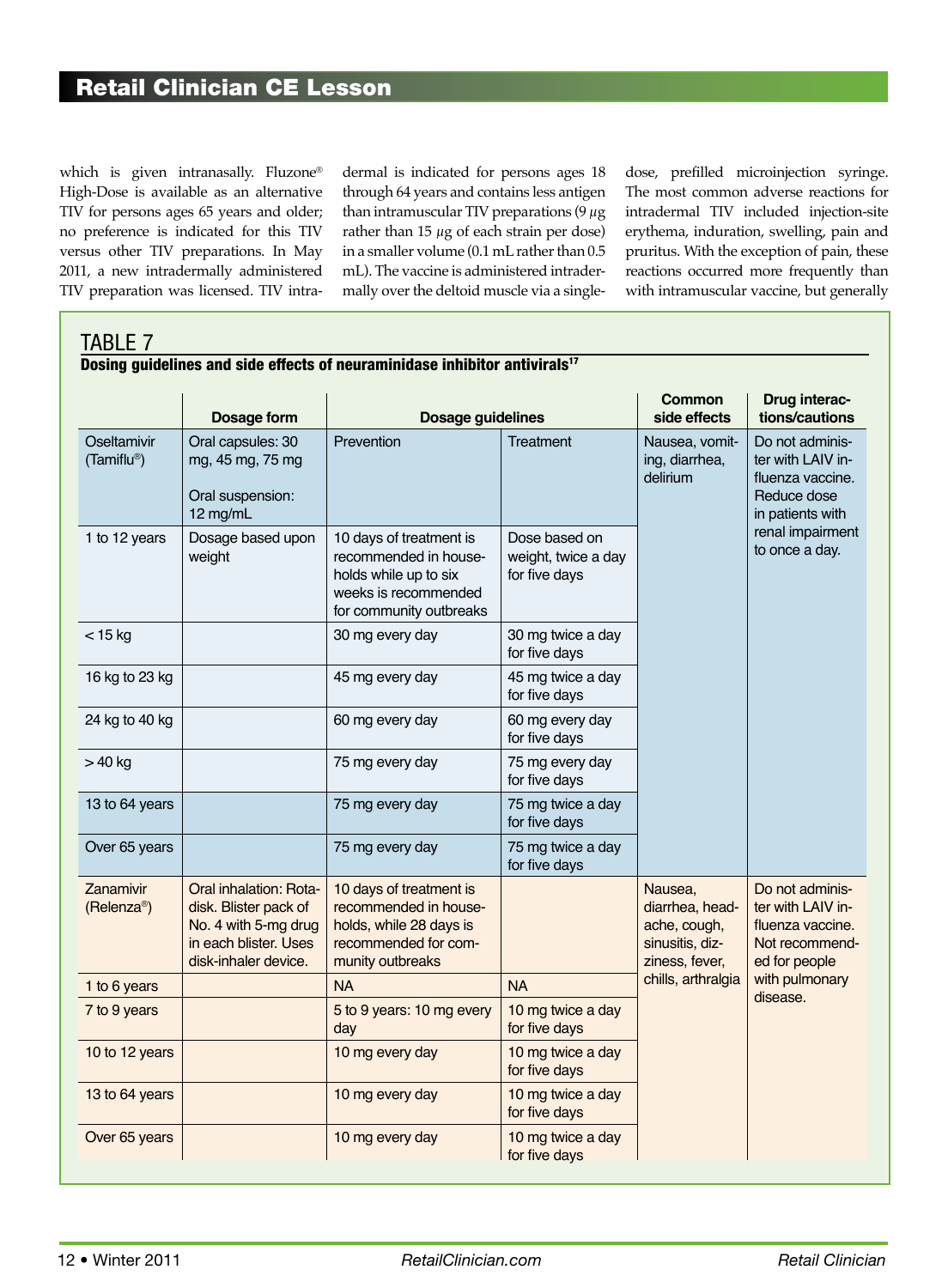were resolved within three to seven days. TIV intradermal is an alternative to other TIV preparations for those in the indicated age range, with no preferential recommendation. LAIV is indicated for healthy nonpregnant persons ages 2 through 49 years. It should be avoided in adults and children who may have asthma.<sup>38</sup>

The FDA-approved 2011-2012 flu vaccines include the following three viruses: an A/California/7/2009 H1N1–like virus, an A/Perth/16/2009 H3N2–like virus and a B/Brisbane/60/2008–like virus. $40$ Even though influenza vaccine strains are unchanged from those of 2010-2011 season, annual vaccination is recommended even for those who received the vaccine for the previous season.<sup>40</sup> Children ages 6 months through 8 years may need two vaccine doses, depending on prior influenza vaccination history.38 See Table 6 for detailed ACIP dosage and age recommendations. Both vaccines are contraindicated in individuals who have anaphylactic reaction to eggs or other components of the influenza vaccine. Precaution should be taken in people who experienced Guillain-Barré syndrome, or GBS, within 6 weeks after a previous flu shot.39

In addition to flu vaccination, advanced practice clinicians should stress other prevention strategies, including healthy habits and hygiene practices found in Table 2. Avoiding contact with people who already have the flu is recommended since the virus can spread through direct exposure from droplets expelled by infected persons. Persons with the flu should be advised to stay home.

Humidification also is an important strategy to prevent flu. A recent analysis based on modeling and review of earlier studies suggests that maintaining an indoor humidity level between 40% to 60% can reduce the survival of flu viruses on surfaces and in the air. 41 This is because the influenza virus survives best at humidity levels below 40%.

#### Treatment approaches

Nonpharmacological treatment of flu involves bed rest, proper nutrition and

hydration. Flu symptoms may be addressed with a variety of over-the-counter medications — see cold section.

Prescription antiviral medications with influenza virus activity may be useful adjuncts in influenza prevention and are effective when used early in the course of illness for treatment. They are considered a second line of defense after vaccination.<sup>42</sup> There are four FDA-approved antiviral medications: amantadine, rimatadine, oseltamivir (Tamiflu®) and zanamivir (Relenza®). The first two are amantadanes, while the second two are neuraminidase inhibitors. Inhibiting neuraminidase reduces the release of virus from infected cells, viral aggregation and spreading within the respiratory tract.<sup>43</sup>

Resistance is a cause for concern. As of June 2010, approximately 99% of seasonal influenza A (H1N1) viruses tested resistant to oseltamivir in the United States. Resistance to the amantadane antivirals also is widespread, so they are not routinely recommended for treatment of or prophylaxis against influenza. Advanced practice clinicians should stay abreast of seasonal flu strains, flu recommendations and resistance. The flu area of the CDC website is an excellent resource: CDC. gov/flu/professionals. Another helpful resource is the Immunization Action Coalition's website: Immunize.org.

The CDC recommends use of either oseltamivir or zanamirvir for the 2010- 2011 flu season in people at high risk for developing complications, including:

- • People with severe illness who have been hospitalized
- People younger than 19 years of age who are receiving long-term aspirin therapy
- • People with suspected or confirmed influenza who are at higher risk for complications, such as:
	- o Children younger than 2 years of age
	- o Adults 65 years and older
	- o Pregnant women
	- o People with certain chronic medical and immunosuppressive conditions

Antiviral medication can shorten the duration of flu by one to two days. Dosage and side-effect information of the neuraminidase inhibitor antiviral medications are in Table 7. Antiviral agents carry a C pregnancy rating, and there is limited data on their safe use in pregnancy. For elderly patients, oseltamivir dosage should be adjusted based on renal function. Zanamivir may be used as prophylaxis in children 5 years and older and for treatment in ages 7 years and older. Oseltamivir is indicated for children ages 1 year and older.

#### Exclusions for self-treatment

Patients and children should consult a healthcare provider if they develop symptoms associated with severe illness from the flu. The CDC describes emergency warning signs as:

- Difficulty breathing or shortness of breath
- Pain or pressure in the chest or abdomen
- Sudden dizziness
- Confusion
- Severe or persistent vomiting
- Flu-like symptoms that improve but then return with fever and worse cough

Additional signs in children include fast breathing or trouble breathing, bluish skin color, not drinking enough fluids or infants with fewer wet diapers than normal, not waking up or not interacting, being so irritable that the child does not want to be held, diarrhea lasting longer than two days, severe abdominal cramping, seizure and fever with a rash.<sup>44</sup>

#### **CONCLUSION**

As cough, cold and flu season begins, advanced practice clinicians can provide education, assessment and recommendations for patients and caregivers regarding prevention and treatment. There are many healthy habits and preventive strategies that can help prevent the spread of cold and flu viruses. Assessing a patient's symptoms and providing appropriate treatment recommendations is an important service advanced practice clinicians provide.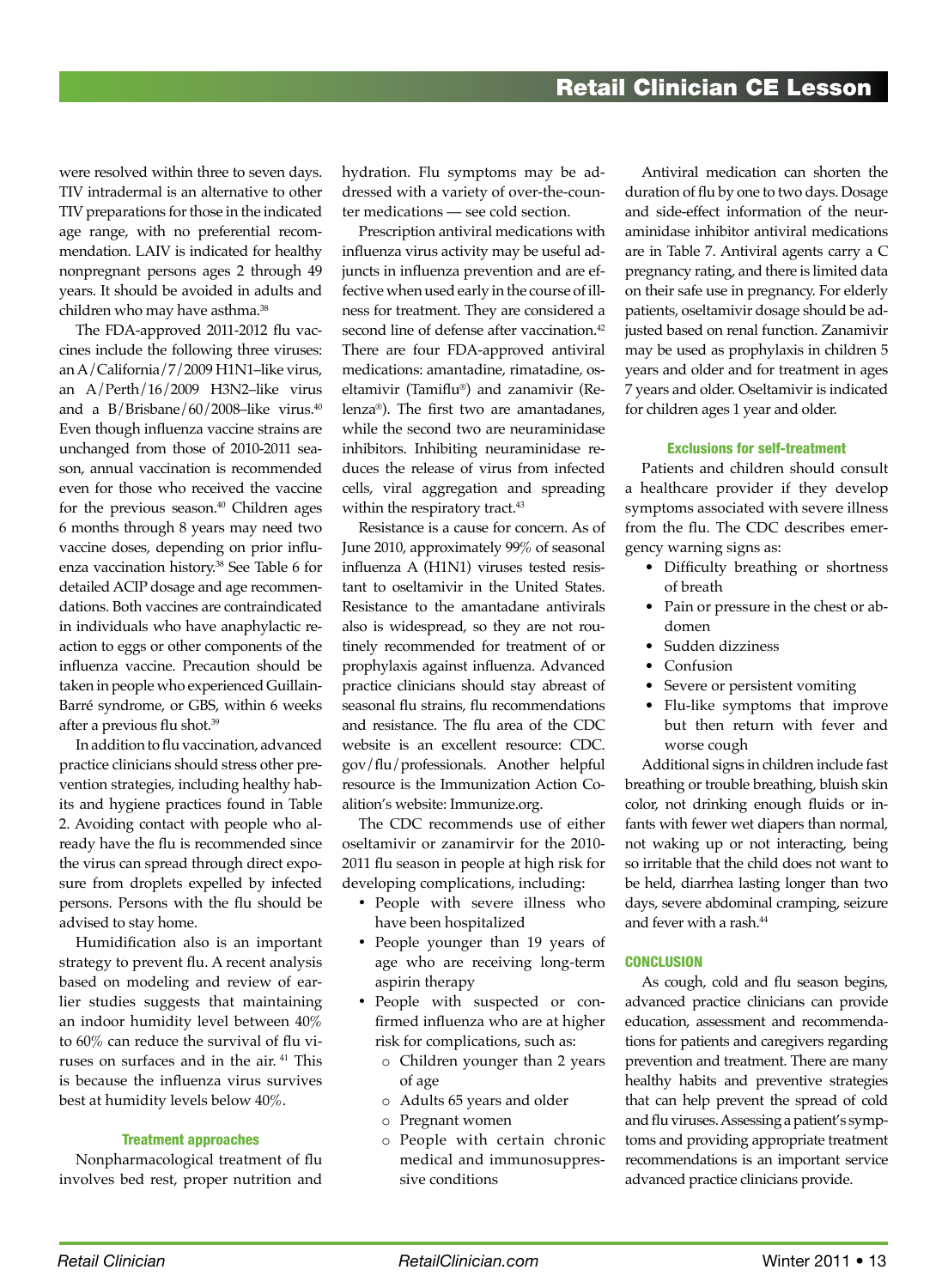## Practice points

- Advanced practice clinicians should provide counseling on strategies to prevent the spread of infection.
	- Practicing healthy habits and good hygiene can reduce the transmission of cold and flu viruses.
	- Maintaining home humidity between  $40\%$  and 60% also can prevent the spread of the flu virus in the air and on surfaces.
	- Everyone over 6 months of age should be vaccinated against flu.
- Advanced practice clinicians should assess cough, cold and flu symptoms and their duration in patients to determine the appropriate treatment approach, including referral for further medical treatment.
- Advanced practice clinicians should educate patients and caregivers that all current treatments are aimed at easing symptoms, with the exception of antivirals for flu, and that many nonpharmacological approaches exist. Adequate rest, nutrition and hydration are important elements in treating cold and flu that should be emphasized.
- If cough-and-cold medications are appropriate, advanced practice clinicians should encourage patients and caregivers to review the ingredients carefully and avoid use of adult formulations in children.
- Counsel patients on the emergency warning signs of flurelated severe illness that may require further medical care.

1. Cherry DK, Woodwell DA, Rechsteiner EA. National Ambulatory Medical Care Survey: 2005 Summary. Hyattsville, MD: National Center for Health Statistics; 2007. Available at: Cdc.gov/nchs/data/nhsr/nhsr003.pdf. Accessed Aug. 20, 2010. 2. Common cold. National Institute of Allergy and Infectious Diseases website. December 2007. Available at: Niaid.nih.gov/topics/commoncold/Pages/default.aspx. Accessed September 16, 2010. 3. OTC sales by category 2006-2009. Consumer Health Products Association Web site. Available at: Chpa-info.org/pressroom/Sales\_Category.aspx. Accessed Sept. 16, 2010. 4. Chung KF, Pavord ID. Prevalence, pathogenesis and causes of chronic cough. Lancet 371 (9621):1364–74. 5. Irwin RS, Baumann MH, Bolser DC, Boulet LP, Braman SS, Brightling CE, Brown KK, et al. Diagnosis and management of cough executive summary. ACCP evidence-based clinical practice guidelines. Chest. 2006:129:1S-23S. 6. Tietze KJ. Cough. In: Handbook of Nonprescription Drugs. 16th ed. Washington, D.C.: American Pharmaceutical Association; 2009:203-212. 7. Treating the common cold: An expert panel consensus recommendation for primary care clinicians. Illinois Academy of Family Physicians. Available at: Npcentral. net/ce/colds/cold.references.shtml. Accessed Aug. 20, 2010. 8. Myatt TA, Kaufman MH, Allen JG, MacIntosh DL, Fabian MP, McDevitt JJ. Modeling the airborne survival of influenza virus in a residential setting: the impacts of home humidification. Environmental Health 2010, 9:55doi:10.1186/1476-069X-9-55. Available at: Ehjournal.net/content/9/1/55. Accessed Sept. 15, 2010. 9. Zukowski C, Boyer A, Andrews S, et al. Immediate and persistent anti-bacterial and antiviral efficacy of a novel hand sanitizer. Presented at: 47th Annual Interscience Conference on Antimicrobial Agents and Chemotherapy; Chicago, IL; Sept. 17-20, 2007. 10. Salcido A. Newer insights into the prevention of the common cold. U.S. Pharmacist website. Available at: Uspharmacist.com/continuing\_education/ceviewtest/lessonid/105608/ Accessed Aug. 19, 2010. 11. Schlesselman LS. Safe management of cough and cold in children. Drug Store News Pharmacy Practice. September/ October 2008; 22-27. 12. Smith SM, Schroeder K, Fahey T (2008). "Over-the-counter medications for acute cough in children and adults in ambulatory settings." Cochrane Database Syst Rev (1): CD001831. Available at: Ncbi.nlm.nih.gov/pubmed/18253996. Accessed Sept. 13, 2010. 13. Irwin RS, Baumann MH, Bolser DC, Boulet LP, Braman SS, Brightling CE, Brown KK, et al. Diagnosis and management of cough executive summary. ACCP evidence-based clinical practice guidelines. Chest. 2006:129:1S-23S. Available at: Chestjournal.chestpubs.org/content/129/1\_suppl/1S.full. Accessed Aug. 20, 2010. 14. Perrone M. FDA panel: Cough meds should stay over the counter. Sept. 14, 2010. The Associated Press. Available at: Washingtonpost.com/wp-dyn/content/article/2010/09/14/AR2010091405463. html. Accessed Sept. 17, 2010. 15. U.S. Food and Drug Administration. Joint meeting of the Nonprescription Drugs Advisory Committee and the Pediatric Advisory Committee: Final report. Available at: www.Fda.gov/ohrms/dockets/ac/07/minutes/2007-4323m1-Final.pdf. Accessed Oct. 8, 2009. 16. American Academy of Pediatrics Committee on Drugs. Use of codeine- and dextromethorphan-containing cough remedies in children. Pediatrics 1997;99:918-920. 17. Lexi-Comp, Inc. (Lexi-Drugs for Palm OS Comprehensive and Specialty Fields). Lexi-Comp, Inc.; Sept. 16, 2010. 18. American Academy of Pediatrics, Committee on Drugs. The transfer of drugs and other chemicals into human milk. Pediatrics. 2001;108:776-789. 19. Goldmann DA. Transmission of viral respiratory infections in the home. The Pediatric Infectious Disease Journal. 2000;19(10) Suppl: S97-S102. 20. Katcher ML. Cold, cough, and allergy medications: uses and abuses. Pediatrics in Review. 1996;17:12–17. 21. Scolaro KL. Disorders related to colds and allergy. In: Handbook of Nonprescription Drugs. 16th ed. Washington, D.C.: American Pharmaceutical Association; 2009:177-201. 22. Douglas RM, Hemilä H, D'Souza R, Chalker EB, Treacy B (2004) Vitamin C for preventing and treating the common cold. Cochrane Database Syst Rev 4: CD000980. Pub2. 23. Van Straten M, Josling P. Preventing the common cold with a vitamin C supplement: a double-blind, placebo-controlled survey. Advances in Therapy. 2002;19:151-159. 24. Schoop R, Klein P, Suter A, Johnston SL. Echinacea in the prevention of induced rhinovirus colds: a meta-analysis. Clinical Therapeutics. 2006;28(2):174-83. 25. Jackson JL, Lesho E, Peterson C. Zinc and the common cold: a meta-analysis revisted. Journal of Nutrition. 2000;130:1512S-5S. 26. Mossad SB, Macknin ML, Medendorp SV, Mason P. Zinc gluconate lozenges for treating the common cold. Annals of Internal Medicine. 1996;125(2)81-88. 27. Godfrey Godfrey JC, Conant Sloane B, Smith DS, Turco JH, Mercer N, Godfrey NJ. Zinc gluconate and the common cold: a controlled clinical study. Journal of International Medical Research. 1992;20(3)234-46. 28. Pray WS. Treating congestion in children's summer colds. US Pharmacist. 2002;27(7). Available at: Medscape.com/viewarticle/438730. Accessed Sept. 29, 2009. 29. Sutter AI, Lemiengre M, Campbell H, Mackinnon HF. Antihistamines for the common cold. Cochrane Database Syst Rev 2003;(3):CD001267. 30. Cox RJ, et al. (2004). Influenza virus: immunity & vaccination strategies. Comparison of the immune response to inactivated & live, attenuated influenza vaccines. Scandinavian Journal of Immunology 59(1), 1–15. 31. Michael M, et al. (2009). Influenza vaccination with a live attenuated vaccine. American Journal of Nursing 109, 44–48. 2006;12:15-22.1. 32. Mandell GL, Bennett JE, Dolin R, eds. Mandell, Douglas, and Bennett's Principles and Practice of Infectious Diseases. 7th ed. New York, NY: Churchill Livingstone; 2010. 33. American Academy of Pediatrics (APA) Committee on Infectious Diseases. (2007). Antiviral therapy and prophylaxis for influenza in children. Available at: Pediatrics.org/cgi/content/full/119/4/852. Accessed<br>Sept. 17, 2010. 34. Seasonal influenza. CDC website. A Weintraub E, et al. Mortality associated with influenza and respiratory syncytial virus in the United States. JAMA. 2003;289:179-186. 36. Dushoff J, Plotkin JB, Viboud C, Earn DJ, Simonsen L. Mortality due to influenza in the United States—an annualized regression approach using multiple-cause mortality data. American Journal of Epidemiology. 2006;163:2:181-187. 37. Jefferson TO, Rivetti D, Di Pietrantonj C, et al. Vaccines for preventing influenza in healthy adults. Cochrane Database Syst Rev. 2007(2):CD001269. 38 Prevention & Control of Influenza with Vaccines — Recommendations of the Advisory Committee on Immunization Practices (ACIP) 2011. MMWR 2011 Aug 26; 60(33):1128-1132. Available at: http://www.cdc.gov/mmwr/preview/mmwrhtml/mm6033a3.htm?s\_cid=mm6033a3\_w. Accessed Oct. 2, 2011. 39 Steyer TE, Ragucci KR, Pearson WS, et al. The role of pharmacists in the delivery of influenza vaccinations. Vaccine. 2004;22:1001–6. 40 Vaccine selection for the 2011–2012 influenza season. CDC website. Available at: http://cdc.gov/flu/about/qa/vaccine-selection.htm Accessed Oct. 2, 2010. 41. Myatt TA, Kaufman MH, Allen JG, MacIntosh DL, Fabian MP, McDevitt JJ. Modeling the airborne survival of influenza virus in a residential setting: the impacts of home humidification. Environmental Health 2010, 9:55doi:10.1186/1476-069X-9-55. 42. What you should know about flu antiviral drugs. CDC website. Available at: Cdc.gov/flu/antivirals/whatyoushould.htm. Accessed Sept. 18, 2010. 43. McKimm-Breschkin JL. Resistance of influenza viruses to neuraminidase inhibitors—A review. Antiviral Research. 2000;47:1-17. 44. The flu: What to do if you get sick. CDC website. Available at: Cdc.gov/flu/takingcare.htm. Accessed Sept. 19, 2010.